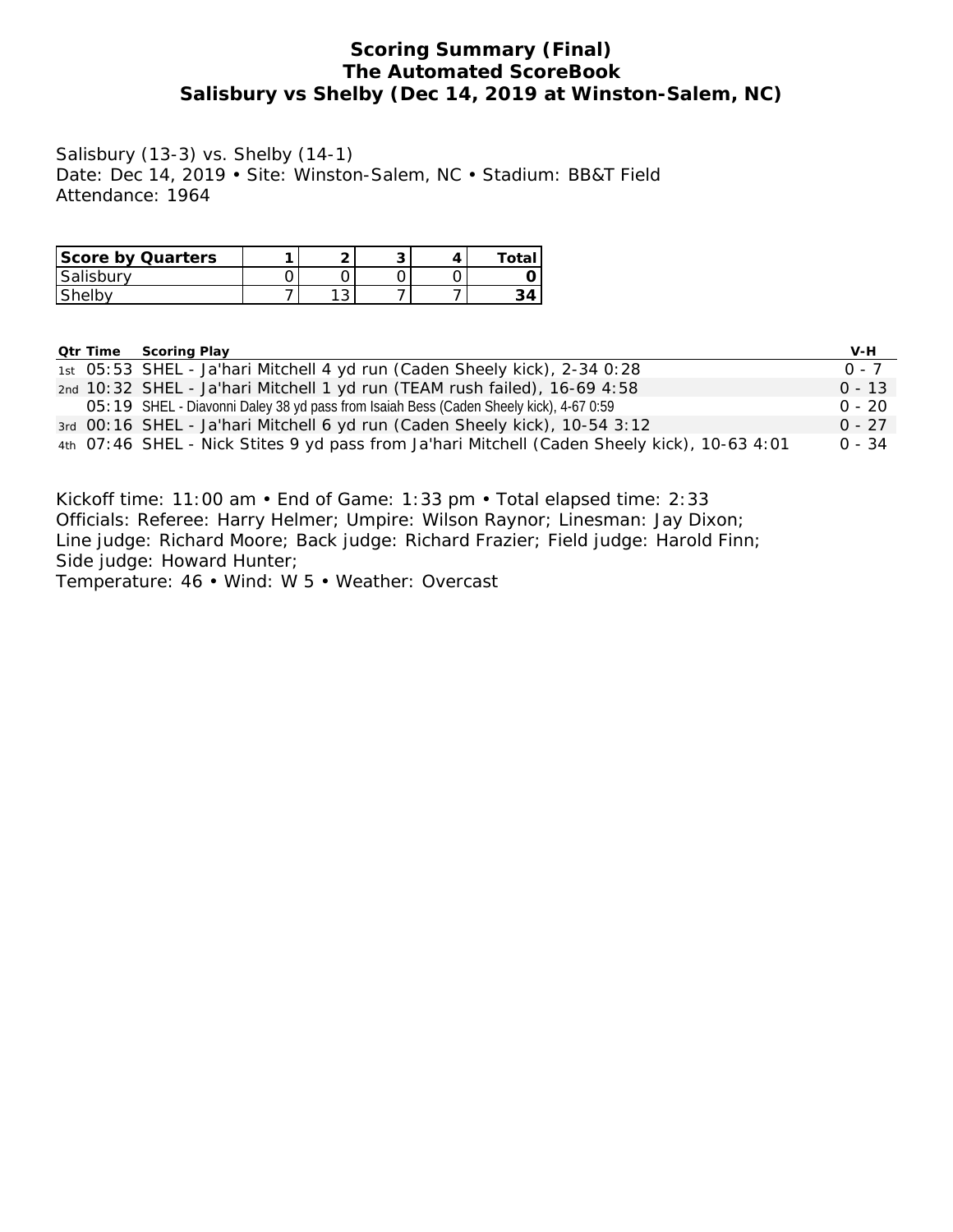## **Team Statistics (Final) The Automated ScoreBook Salisbury vs Shelby (Dec 14, 2019 at Winston-Salem, NC)**

|                                | SALI           | <b>SHEL</b>    |
|--------------------------------|----------------|----------------|
| FIRST DOWNS                    | 5              | 19             |
| Rushing                        | 3              | 10             |
| Passing                        | $\overline{2}$ | 9              |
| Penalty                        | $\overline{O}$ | $\Omega$       |
| <b>NET YARDS RUSHING</b>       | -6             | 138            |
| <b>Rushing Attempts</b>        | 33             | 42             |
| Average Per Rush               | $-0.2$         | 3.3            |
| Rushing Touchdowns             | 0              | 3              |
| Yards Gained Rushing           | 59             | 201            |
| Yards Lost Rushing             | 65             | 63             |
| NET YARDS PASSING              | 45             | 221            |
| Completions-Attempts-Int       | $7 - 21 - 2$   | $18 - 28 - 0$  |
| Average Per Attempt            | 2.1            | 7.9            |
| Average Per Completion         | 6.4            | 12.3           |
| Passing Touchdowns             | 0              | $\overline{2}$ |
| TOTAL OFFENSE YARDS            | 39             | 359            |
| Total offense plays            | 54             | 70             |
| Average Gain Per Play          | 0.7            | 5.1            |
| Fumbles: Number-Lost           | $2 - 0$        | $3 - 2$        |
| Penalties: Number-Yards        | $6 - 35$       | $7 - 55$       |
| <b>PUNTS-YARDS</b>             | $6 - 175$      | $3 - 99$       |
| Average Yards Per Punt         | 29.2           | 33.0           |
| Net Yards Per Punt             | 28.7           | 32.0           |
| Inside 20                      | O              | $\overline{O}$ |
| 50+ Yards                      | 0              | Ο              |
| Touchbacks                     | 0              | $\Omega$       |
| Fair catch                     | $\overline{2}$ | $\Omega$       |
| KICKOFFS-YARDS                 | $1 - 47$       | $6 - 290$      |
| Average Yards Per Kickoff      | 47.0           | 48.3           |
| Net Yards Per Kickoff          | 29.0           | 25.5           |
| Touchbacks                     | 0              | 0              |
| Fair Catch Yards               | 0              | $\overline{O}$ |
| Punt returns: Number-Yards-TD  | $1 - 3 - 0$    | $1 - 3 - 0$    |
| Average Per Return             | 3.0            | 3.0            |
| Kickoff returns: Number-Yds-TD | $6 - 137 - 0$  | $1 - 18 - 0$   |
| Average Per Return             | 22.8           | 18.0           |
| Interceptions: Number-Yds-TD   | 0-0-0          | 2-1-0          |
| Fumble Returns: Number-Yds-TD  | $0 - 0 - 0$    | $0 - 0 - 0$    |
| Miscellaneous Yards            | Ο              | Ο              |
| Possession Time                | 22:56          | 25:04          |
| 1st Quarter                    | 6:59           | 5:01           |
| 2nd Quarter                    | 6:08           | 5:52           |
|                                | 6:34           | 5:26           |
| 3rd Quarter<br>4th Quarter     | 3:15           | 8:45           |
| <b>Third-Down Conversions</b>  | 1 of 14        |                |
|                                |                | 5 of 13        |
| Fourth-Down Conversions        | 2 of 7         | 4 of 5         |
| Red-Zone Scores-Chances        | $0 - 1$        | $4 - 4$        |
| Touchdowns                     | $0 - 1$        | 4-4            |
| Field goals                    | $0 - 1$        | $0 - 4$        |
| Sacks By: Number-Yards         | $3 - 24$       | $5 - 29$       |
| <b>PAT Kicks</b>               | $0-0$          | $4 - 4$        |
| <b>Field Goals</b>             | $0-0$          | $0 - 0$        |
| Points off turnovers           | 0              | 0              |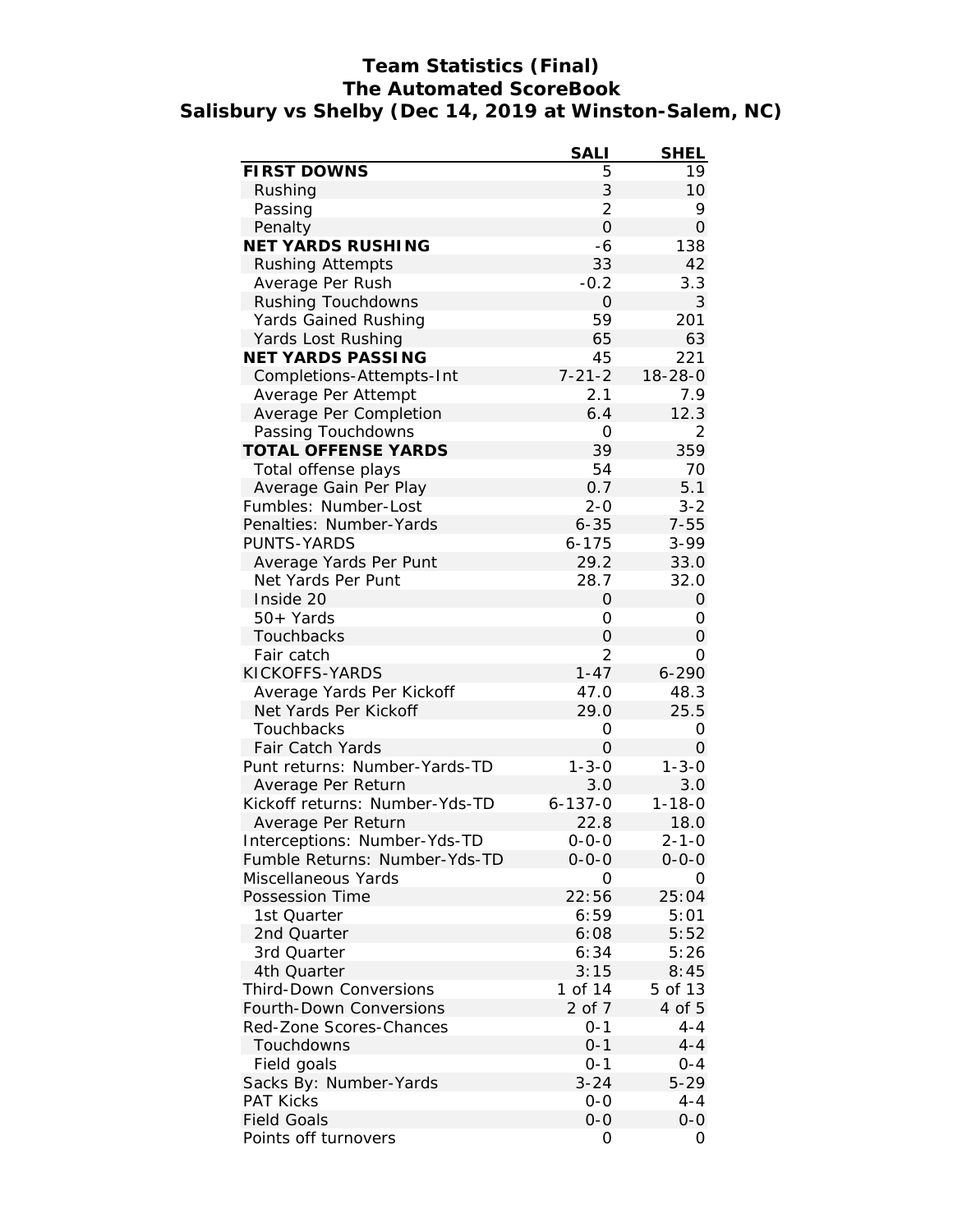## **Individual Statistics (Final) The Automated ScoreBook Salisbury vs Shelby (Dec 14, 2019 at Winston-Salem, NC)**

## **Salisbury Shelby**

| Rushing<br><b>Mike McLean</b><br>Jalon Walker<br>Jaiwan Poole<br>Jymikaah Wells<br>Marcus Cook<br>Jadarius Wood<br><b>TEAM</b><br>Vance Honeycutt<br>Totals | No. Gain Loss<br>Net<br>TD<br>Avg<br>Lg<br>12<br>31<br>9<br>$\overline{22}$<br>$\Omega$<br>7<br>1.8<br>8<br>8<br>1<br>$\circ$<br>O<br>8<br>8.0<br>2<br>4<br>4<br>$\circ$<br>$\overline{4}$<br>$\Omega$<br>2.0<br>$\overline{2}$<br>$\overline{2}$<br>4<br>$\overline{2}$<br>0.5<br>4<br>0<br>1<br>$-1.0$<br>1<br>$\Omega$<br>$-1$<br>$\Omega$<br>0<br>7<br>2<br>$\Omega$<br>$-7$<br>$-3.5$<br>0<br>0<br>17<br>1<br>$\Omega$<br>$-17$<br>$0 - 17.0$<br>0<br>12<br>$-17$<br>10<br>29<br>0<br>$4 - 1.7$<br>$\overline{33}$<br>59<br>65<br>$\mathbf 0$<br>8<br>$-6$<br>$-0.2$                                         | Rushing<br>Donye Fuller<br>Omar Phillips<br>Ja'hari Mitchell<br>Lazerus Welch<br><b>Isaiah Bess</b><br><b>TEAM</b><br>Totals | No. Gain Loss<br>Net TD<br>Avg<br>La<br>13<br>30<br>19<br>116<br>103<br>$\mathbf{O}$<br>5.4<br>30<br>15<br>5<br>30<br>$\mathbf 0$<br>0<br>6.0<br>24<br>3<br>6<br>$\Omega$<br>24<br>4.0<br>6<br>3<br>14<br>$\overline{O}$<br>14<br>$\overline{O}$<br>6<br>4.7<br>$-13$<br>$\Omega$<br>6<br>17<br>30<br>14<br>$-2.2$<br>3<br>$-20$<br>0<br>20<br>0<br>O<br>$-6.7$<br>$\overline{63}$<br>138<br>3<br>42<br>201<br>30<br>3.3                                                                                                                                                                                                                                                 |
|-------------------------------------------------------------------------------------------------------------------------------------------------------------|-------------------------------------------------------------------------------------------------------------------------------------------------------------------------------------------------------------------------------------------------------------------------------------------------------------------------------------------------------------------------------------------------------------------------------------------------------------------------------------------------------------------------------------------------------------------------------------------------------------------|------------------------------------------------------------------------------------------------------------------------------|--------------------------------------------------------------------------------------------------------------------------------------------------------------------------------------------------------------------------------------------------------------------------------------------------------------------------------------------------------------------------------------------------------------------------------------------------------------------------------------------------------------------------------------------------------------------------------------------------------------------------------------------------------------------------|
| Passing<br>Vance Honeycutt<br>Totals                                                                                                                        | $C - A - I$<br>Yds TD Long Sack<br>$7 - 21 - 2$<br>45<br>$\mathbf 0$<br>11<br>$\overline{5}$<br>$\overline{5}$<br>$7 - 21 - 2$<br>$\overline{45}$<br>$\Omega$<br>$\overline{11}$                                                                                                                                                                                                                                                                                                                                                                                                                                  | Passing<br><b>Isaiah Bess</b><br>Ja'hari Mitchell<br>Totals                                                                  | C-A-I<br>Yds.<br>TD Long<br>Sack<br>$17 - 27 - 0$<br>212<br>1<br>38<br>3<br>$1 - 1 - 0$<br>9<br>1<br>9<br>$\frac{0}{3}$<br>$\overline{2}$<br>$18 - 28 - 0$<br>$\overline{38}$<br>221                                                                                                                                                                                                                                                                                                                                                                                                                                                                                     |
| Receiving<br>Marcus Cook<br>Parker Lippard<br>Mike McLean<br>Patrick Taylor<br>Totals                                                                       | Yards<br>ТD<br>No.<br>Long<br>22<br>$\overline{4}$<br>$\Omega$<br>8<br>1<br>11<br>O<br>11<br>1<br>$\Omega$<br>6<br>6<br>1<br>$\Omega$<br>6<br>6<br>$\overline{7}$<br>45<br>$\overline{0}$<br>$\overline{11}$                                                                                                                                                                                                                                                                                                                                                                                                      | Receiving<br>Diavonni Daley<br>Ja'hari Mitchell<br>Kamarde Huskey<br><b>Nick Stites</b><br>Totals                            | Yards<br><b>TD</b><br>No.<br>Long<br>8<br>120<br>$\mathbf{1}$<br>38<br>5<br>46<br>21<br>0<br>4<br>20<br>46<br>0<br>9<br>9<br>1<br>1<br>$\overline{2}$<br>$\overline{38}$<br>$\overline{18}$<br>$\overline{221}$                                                                                                                                                                                                                                                                                                                                                                                                                                                          |
| Punting<br>Vance Honeycutt<br>Totals                                                                                                                        | No.<br>Yds<br>Avg Long In20<br>TB<br>29.2<br>36<br>6<br>175<br>0<br>$\mathsf{O}\xspace$<br>$\overline{0}$<br>6<br>175<br>29.2<br>$\overline{36}$<br>$\overline{0}$                                                                                                                                                                                                                                                                                                                                                                                                                                                | Punting<br>Dashaun Christopher<br>Totals                                                                                     | No.<br>Yds<br>Avg Long In20<br>TВ<br>3<br>99<br>33.0<br>44<br>$\mathbf 0$<br>0<br>$\overline{3}$<br>$\overline{0}$<br>33.0<br>$\overline{44}$<br>$\overline{0}$<br>99                                                                                                                                                                                                                                                                                                                                                                                                                                                                                                    |
| Returns<br>Jabril Norman<br>Mike McLean<br>Patrick Taylor<br>Jymikaah Wells<br>Totals                                                                       | Punt<br>Kickoff<br>Intercept<br>Lg No Yds<br>No Yds<br>Lg No Yds<br>Lg<br>3<br>$\mathbf{O}$<br>$\circ$<br>$\mathbf 0$<br>$\overline{O}$<br>$\Omega$<br>$\circ$<br>$\mathbf 0$<br>$\mathbf{1}$<br>$\mathbf 0$<br>$\mathsf{O}\xspace$<br>$\mathsf O$<br>$\mathbf{1}$<br>49<br>49<br>$\mathsf{O}\xspace$<br>$\mathsf{O}\xspace$<br>$\mathbf 0$<br>3<br>51<br>$\overline{O}$<br>$\Omega$<br>$\overline{O}$<br>19<br>$\mathsf{O}$<br>$\Omega$<br>0<br>37<br>20<br>$\mathsf{O}$<br>$\mathsf O$<br>O<br>0<br>$\mathsf O$<br>2<br>$\Omega$<br>3<br>$\circ$<br>6 137<br>49<br>$\Omega$<br>$\mathbf 0$<br>1<br>$\mathbf{O}$ | Returns<br>Ja'hari Mitchell<br>Kamarde Huskey<br>Diavonni Daley<br>Dashaun Christopher<br>Totals                             | Punt<br>Kickoff<br>Intercept<br>Lg No Yds<br>Lg No Yds<br>No Yds<br>Lg<br>$\overline{3}$<br>3<br>1<br>$\mathbf 0$<br>0<br>$\Omega$<br>$\Omega$<br>0<br>$\mathsf{O}$<br>18<br>18<br>$\mathsf O$<br>$\overline{0}$<br>$\mathbf{1}$<br>0<br>$\mathsf{O}\xspace$<br>O<br>$\mathbf 0$<br>$\overline{0}$<br>$\overline{O}$<br>$\overline{O}$<br>$\mathbf 0$<br>$\mathbf 0$<br>$\mathbf{O}$<br>Οl<br>$-1$<br>$\mathbf{1}$<br>$\overline{2}$<br>$\overline{2}$<br>0<br>$\overline{O}$<br>$\mathsf O$<br>$\mathsf{O}\xspace$<br>$\mathbf{O}$<br>0<br>1<br>$\overline{3}$<br>$\overline{3}$<br>$\overline{2}$<br> 18 <br>$\overline{2}$<br>1<br>$\mathbf{1}$<br>18<br>$\mathbf{1}$ |
| Field goals                                                                                                                                                 | Dist<br>Qtr<br>Time<br>Result                                                                                                                                                                                                                                                                                                                                                                                                                                                                                                                                                                                     | Field goals                                                                                                                  | Time<br>Dist<br>Result<br>Qtr                                                                                                                                                                                                                                                                                                                                                                                                                                                                                                                                                                                                                                            |
| Kickoffs<br>Josh Portillo                                                                                                                                   | TВ<br>No.<br>Yards<br>OB<br>Avg<br>$\frac{1}{47.0}$<br>47<br>$\overline{O}$<br>$\mathbf 0$<br>1                                                                                                                                                                                                                                                                                                                                                                                                                                                                                                                   | Kickoffs<br>Silas Goss                                                                                                       | Yards<br>ΤВ<br>ОB<br>No.<br>Avg<br>48.3<br>290<br>$\Omega$<br>6<br>$\mathbf{O}$                                                                                                                                                                                                                                                                                                                                                                                                                                                                                                                                                                                          |
| All-purpose<br>Mike McLean<br>Patrick Taylor<br>Jymikaah Wells<br>Marcus Cook                                                                               | KR<br>PR<br>Run Rcv<br>IR.<br>Total<br>49<br>$\overline{O}$<br>22<br>6<br>$\mathbf{O}$<br>77<br>57<br>$\mathbf{O}$<br>6<br>51<br>$\circ$<br>0<br>$\overline{2}$<br>$\mathbf 0$<br>37<br>39<br>0<br>0<br>$-1$<br>22<br>$\Omega$<br>0<br>$\Omega$<br>21                                                                                                                                                                                                                                                                                                                                                             | All-purpose<br>Diavonni Daley<br>Donye Fuller<br>Ja'hari Mitchell<br>Kamarde Huskey                                          | KR<br>PR<br>Rcv<br>IR.<br>Total<br>Run<br>120<br>$\overline{O}$<br>$\overline{O}$<br>$-1$<br>$\Omega$<br>119<br>103<br>$\mathbf 0$<br>$\circ$<br>0<br>$\mathbf 0$<br>103<br>24<br>3<br>73<br>46<br>0<br>0<br>$\Omega$<br>46<br>18<br>$\Omega$<br>64<br>$\Omega$                                                                                                                                                                                                                                                                                                                                                                                                          |

FUMBLES: Salisbury-Jabril Norman 1-0; TEAM 1-0. Shelby-Isaiah Bess 1-0; TEAM 1-1; Kamarde Huskey 1-1.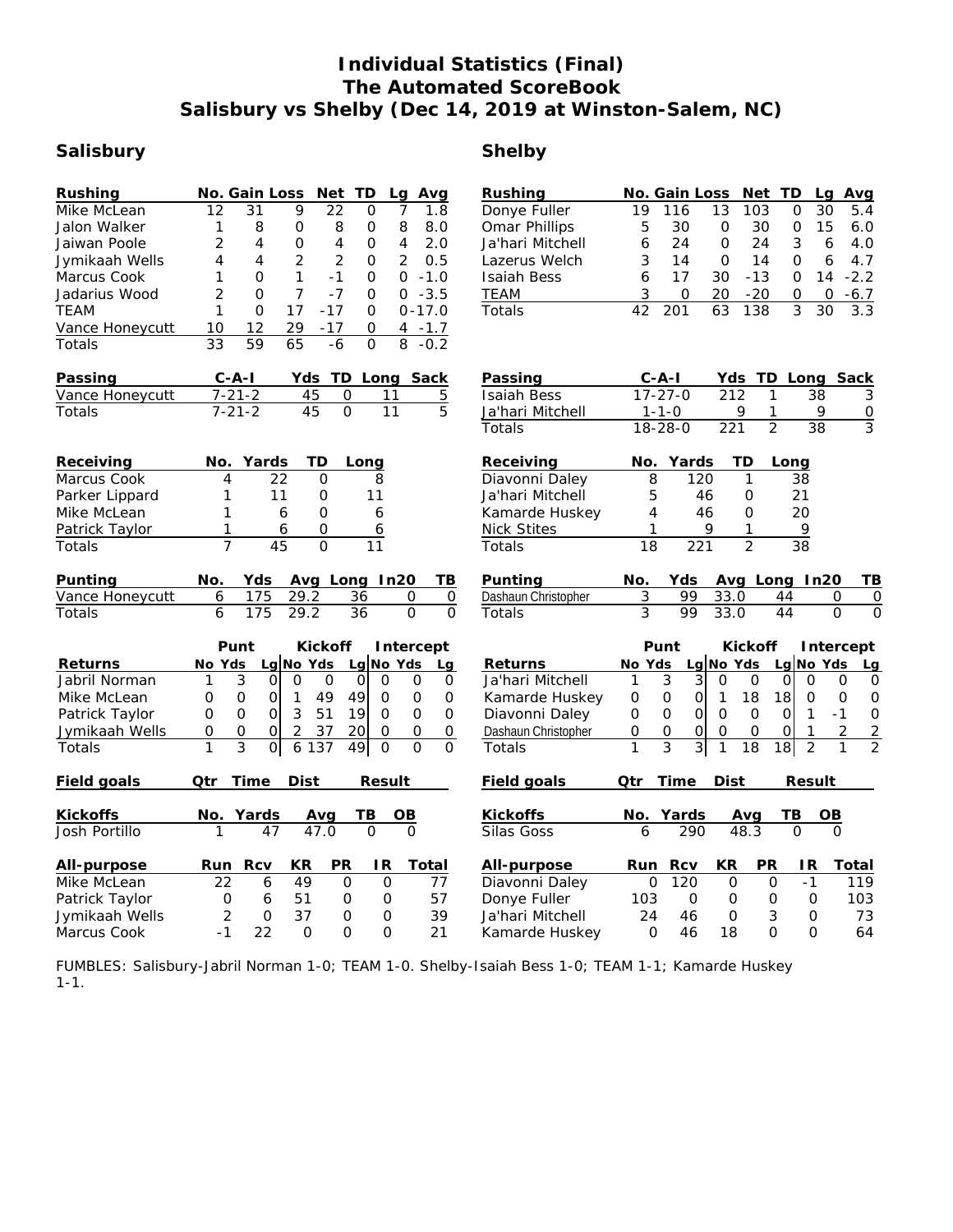#### **Defensive Statistics (Final) The Automated ScoreBook Salisbury vs Shelby (Dec 14, 2019 at Winston-Salem, NC)**

|              | # Salisbury                      | Solo                             |                                       |                     | Ast Total Sacks-Yds | TFL-Yds     |                          | FF FR-Yds      | Int-Yds BrUp |                | Blks           | QBH          |
|--------------|----------------------------------|----------------------------------|---------------------------------------|---------------------|---------------------|-------------|--------------------------|----------------|--------------|----------------|----------------|--------------|
|              | 32 Jaden Gaither                 | 8                                | 3                                     | 11                  |                     | $1.0 - 2$   |                          |                |              |                |                |              |
|              | 11 Jalon Walker                  | 4                                | 5                                     | 9                   |                     | $1.5 - 4$   |                          |                |              | 1              |                |              |
| 9            | Zae Clay                         | 6                                | $\overline{2}$                        | 8                   | $3.0 - 24$          | $3.5 - 24$  |                          |                |              |                |                |              |
| $\mathbf{1}$ | Jadarius Wood                    | 4                                | $\mathbf{1}$                          | 5                   |                     |             |                          |                |              |                |                |              |
|              | 22 Max Morgan                    | 4                                | 1                                     | 5                   |                     | ÷.          |                          |                |              |                |                |              |
|              | 66 Dontaz Witherspoon            | 1                                | 3                                     | 4                   |                     | $0.5 - 2$   |                          |                |              |                |                |              |
|              | 19 Brandon Broadway              | 3                                | $\mathbf{O}$                          | 3                   |                     | $1.0 - 2$   | $\overline{\phantom{a}}$ | $1 - 0$        |              |                |                |              |
|              | 12 Jabril Norman                 | $\overline{2}$                   | $\mathbf{1}$                          | 3                   |                     | $1.0 - 1$   |                          |                |              |                |                |              |
|              | 5 Donovan Corpening              | 1                                | $\overline{2}$                        | 3                   |                     |             |                          |                |              | 1              |                |              |
|              | 13 Lawon Blackwell               | 1                                | $\mathbf{1}$                          | $\overline{2}$      |                     |             |                          |                |              |                |                |              |
|              | 99 Kevin Hayes                   | 1                                | 1                                     | $\overline{2}$      |                     | $1.0 - 1$   |                          |                |              |                |                |              |
|              | 6 Blaine Shellhorn               | $\mathbf{1}$                     | $\mathbf{1}$                          | $\overline{2}$      |                     | $0.5 - 1$   |                          | $1 - 0$        |              |                |                |              |
|              | 42 Jaden Hiligh                  | 1                                | 0                                     | 1                   |                     |             |                          |                |              |                |                |              |
|              | 21 Kameon Alford                 | $\mathbf{1}$                     | $\Omega$                              | $\mathbf{1}$        |                     |             |                          |                |              |                |                |              |
|              | 17 Parker Lippard                | 1                                | $\Omega$                              | 1                   |                     |             |                          |                |              |                |                |              |
|              | 25 Marcus Cook                   | 1                                | $\Omega$                              | $\mathbf{1}$        |                     |             | 1                        |                |              |                |                |              |
| $7^{\circ}$  | Mike McLean                      | 1                                | O                                     | 1                   |                     |             |                          |                |              |                |                |              |
|              | 92 Nicholas Hall                 | $\overline{0}$                   | $\mathbf{1}$                          |                     |                     |             |                          |                |              |                |                |              |
|              |                                  |                                  |                                       |                     |                     |             |                          |                |              |                |                |              |
|              | Totals                           | 41                               | 22                                    | 63                  | $3.0 - 24$          | $10.0 - 37$ | 1                        | $2 - 0$        | $O-O$        | $\overline{2}$ | $\overline{O}$ | $\mathbf{O}$ |
|              |                                  |                                  |                                       |                     |                     |             |                          |                |              |                |                |              |
|              | # Shelby                         | Solo                             |                                       |                     | Ast Total Sacks-Yds | TFL-Yds     | FF.                      | FR-Yds         | Int-Yds BrUp |                | <b>Blks</b>    | <b>QBH</b>   |
|              | 24 Malaki Hamrick                | 5                                | $\overline{3}$                        | 8                   | $1.0 - 4$           | $2.0 - 5$   |                          |                |              |                |                |              |
| 4            | Jack Hollifield                  | $\overline{2}$                   | 6                                     | 8                   | $1.0 - 8$           | $1.0 - 8$   |                          |                |              |                |                |              |
|              | 21 Nick Corry                    | 5                                | $\mathsf{O}\xspace$<br>$\Omega$       | 5                   |                     |             |                          |                |              | 1              |                |              |
|              | 16 Nick Stites                   | 5                                |                                       | 5                   | $1.0 - 2$           | $2.0 - 9$   |                          |                |              |                |                |              |
|              | 17 Quavis Tate                   | 3                                | $\overline{2}$                        | 5<br>$\overline{4}$ | $1.0 - 8$           | $1.0 - 6$   |                          |                |              |                |                |              |
|              | 68 Ethan Mitchell                | $\overline{4}$<br>$\overline{2}$ | $\overline{O}$                        | 4                   |                     | $2.0 - 11$  |                          |                |              |                |                |              |
|              | 95 Santana Flack                 |                                  | $\overline{2}$                        |                     |                     |             |                          |                |              |                |                |              |
|              | 19 Torrian Arrington             | 3                                | $\overline{O}$<br>1                   | 3                   |                     | $1.0 - 7$   |                          |                |              |                |                |              |
|              | 29 Jimmy Whisnant                | $\overline{2}$<br>1              | $\mathbf{1}$                          | 3                   | $1.0 - 7$           |             |                          |                |              |                |                |              |
|              | 28 Tyler Arrington               | 1                                | 1                                     | $\overline{2}$      | ÷                   | ä,          |                          | $\overline{a}$ |              | $\overline{2}$ |                |              |
| 5            | Dashaun Christopher              | 1                                | $\Omega$                              | 2<br>$\mathbf{1}$   |                     |             |                          |                | $1 - 2$      | $\overline{4}$ |                |              |
|              | 26 Ta'darrin Griffin             | 1                                | $\mathbf{O}$                          | 1                   |                     | $1.0 - 18$  |                          |                |              | $\sim$         |                |              |
|              | 52 Jaylon Kimble                 | 1                                |                                       | $\mathbf{1}$        |                     |             |                          |                |              |                |                |              |
| 6            | 40 Tyler Boyce<br>Diavonni Daley | 0                                | $\overline{O}$<br>$\mathsf{O}\xspace$ | 0                   |                     |             |                          |                | $1 - -1$     |                |                |              |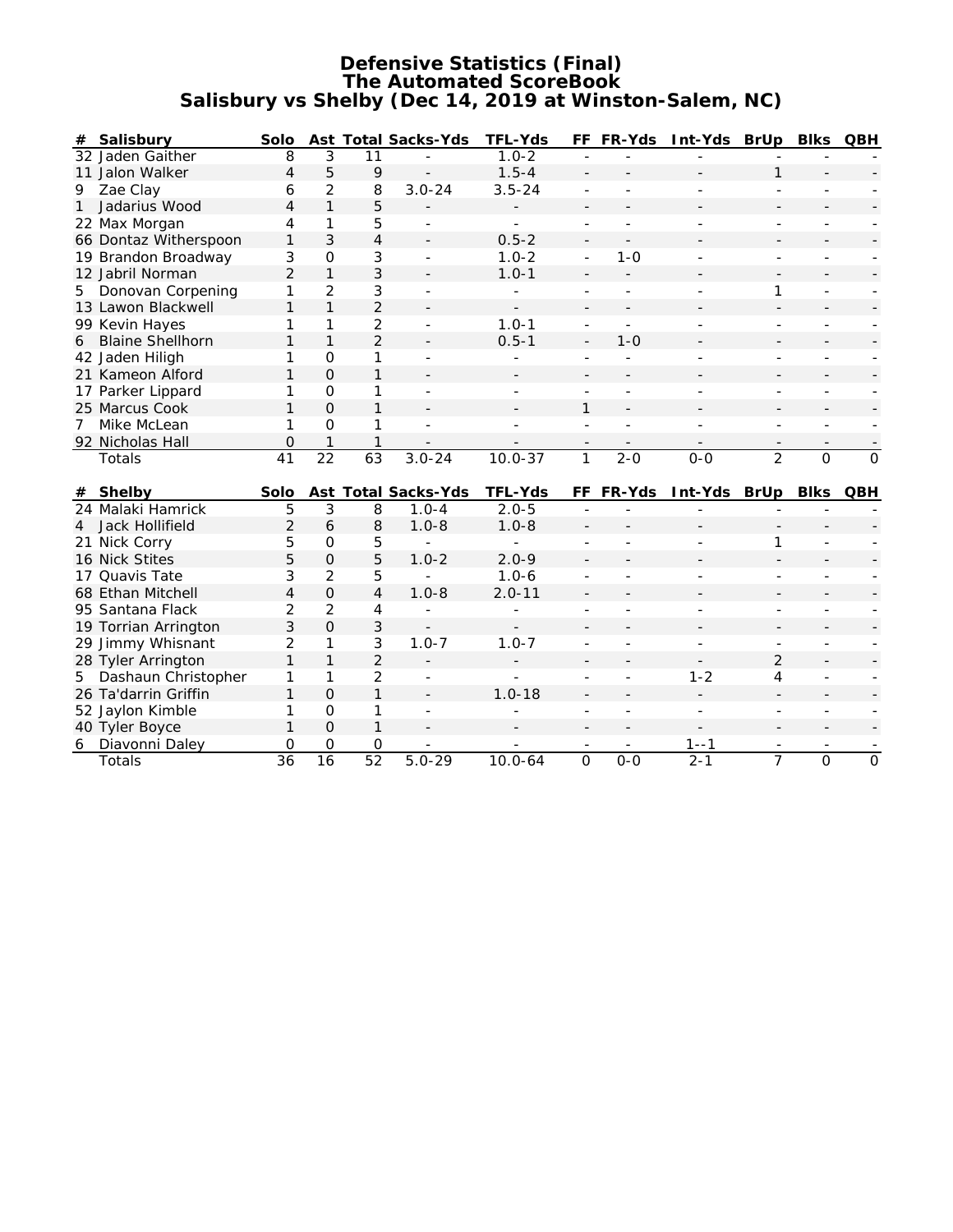## **Participation Report (Final) The Automated ScoreBook Salisbury vs Shelby (Dec 14, 2019 at Winston-Salem, NC)**

Salisbury: 1-Jadarius Wood, 2-Jaiwan Poole, 3-Vance Honeycutt, 4-Jackson Murphy, 5-Donovan Corpening, 6-Blaine Shellhorn, 7-Mike McLean, 8-Patrick Taylor, 9-Zae Clay, 11-Jalon Walker, 12-Jabril Norman, 13-Lawon Blackwell, 15-Christian Morgan, 17-Parker Lippard, 19-Brandon Broadway, 20-Jymikaah Wells, 21-Kameon Alford, 22-Max Morgan, 24-Josh Hill, 25-Marcus Cook, 31-Josh Portillo, 32-Jaden Gaither, 42-Jaden Hiligh, 52-Carter Jenkins, 58-Tkaii Gaither, 64-Chad Van der Poel, 65-Sam Evans, 66-Dontaz Witherspoon, 70-Wayne Wooden, 76-Jacquez Peele, 77-Trey Kyles, 92-Nicholas Hall, 99-Kevin Hayes.

Shelby: 2-Ja'hari Mitchell, 3-Kamarde Huskey, 4-Jack Hollifield, 5-Dashaun Christopher, 6-Diavonni Daley, 8-Donye Fuller, 9-Omar Phillips, 11-Daylin Lee, 13-Lazerus Welch, 14-Deshawn Jones, 15-Jacari Shell, 16-Nick Stites, 17-Quavis Tate, 18-Isaiah Bess, 19-Torrian Arrington, 20-Milleon Proctor, 21-Nick Corry, 22-Marquise Adams, 24-Malaki Hamrick, 26-Ta'darrin Griffin, 27-PJ Hopper, 28-Tyler Arrington, 29-Jimmy Whisnant, 30-Ikee Bridges, 40-Tyler Boyce, 43-Silas Goss, 52-Jaylon Kimble, 53-Zai Hopper, 55-Tyler Carpenter, 60-Spencer Triplett, 68-Ethan Mitchell, 75-Thomas Hougas, 76-Shayle Gash, 77-Max Mauney, 79-CJ Heavner, 80-Caden Sheely, 95-Santana Flack.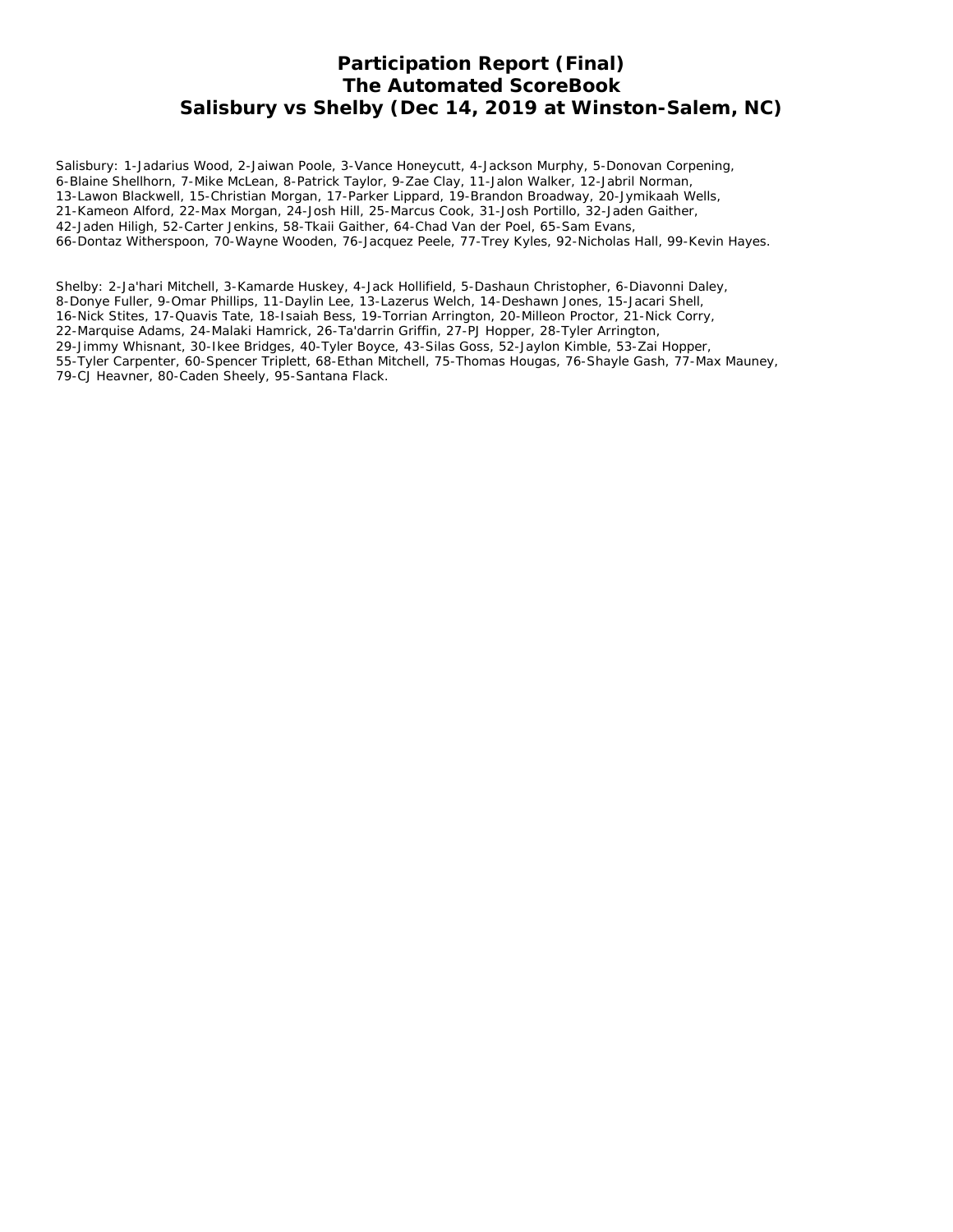## **Drive Chart (By Team) (Final) The Automated ScoreBook Salisbury vs Shelby (Dec 14, 2019 at Winston-Salem, NC)**

|             |                 |                 | Drive Started |          |                 |       | Drive Ended  | Consumed                              |      |  |
|-------------|-----------------|-----------------|---------------|----------|-----------------|-------|--------------|---------------------------------------|------|--|
| Team        | Qtr             | Spot            | Time          | Obtained | Spot            | Time  | How lost     | Yds<br>ΡI<br>$\overline{\phantom{a}}$ | TOP  |  |
| SALI        | 1st             | H31             | 11:52         | Fumble   | H33             | 09:03 | Punt         | (2)<br>5                              | 2:49 |  |
| <b>SALI</b> |                 | H42             | 08:08         | Punt     | V34             | 06:21 | Downs        | (24)<br>4                             | 1:47 |  |
| SALI        |                 | V <sub>26</sub> | 05:39         | Kickoff  | V33             | 03:30 | Punt         | 3<br>- 7<br>$\overline{\phantom{a}}$  | 2:09 |  |
| <b>SALI</b> | 2 <sub>nd</sub> | V31             | 10:27         | Kickoff  | V43             | 09:22 | Interception | 3<br>12<br>$-$                        | 1:05 |  |
| <b>SALI</b> |                 | V40             | 07:58         | Punt     | V <sub>37</sub> | 06:18 | Punt         | (3)<br>3                              | 1:40 |  |
| <b>SALI</b> |                 | V33             | 05:12         | Kickoff  | V <sub>25</sub> | 03:01 | Punt         | 3<br>(8)<br>$\overline{\phantom{a}}$  | 2:11 |  |
| SALI        |                 | V <sub>37</sub> | 01:37         | Punt     | V33             | 00:37 | Punt         | 3<br>(4)                              | 1:00 |  |
| <b>SALI</b> | 3rd             | V <sub>35</sub> | 11:52         | Kickoff  | H33             | 07:45 | Downs        | $-32$                                 | 4:07 |  |
| SALI        |                 | V46             | 05:31         | Fumble   | H46             | 03:28 | Downs        | 8<br>- 8                              | 2:03 |  |
| <b>SALI</b> |                 | V <sub>27</sub> | 00:09         | Kickoff  | V <sub>28</sub> | 11:47 | Punt         | $3 - 1$                               | 0:22 |  |
| <b>SALI</b> | 4th             | H40             | 07:35         | Kickoff  | H <sub>39</sub> | 06:01 | Interception | 4 -                                   | 1:34 |  |
| <b>SALI</b> |                 | V39             | 02:28         | Downs    | V43             | 01:11 | Downs        | - 4<br>4                              | 1:17 |  |

|                        | 1st      | 2nd     | 3rd     | 4th     | 1st          | 2nd   |          |
|------------------------|----------|---------|---------|---------|--------------|-------|----------|
| Salisbury              | ∩tr      | ∩tr     | ∩tr     | Otr     | Half         | Half  | Total    |
| Time of possession     | 06:59    | 06:08   | 06:34   | 03:15   | 13:07        | 09:49 | 22:56    |
| 3rd down conversions   | $O - 3$  | $O - 3$ | $1 - 5$ | $0 - 3$ | 0-6          | 1-8   | $1 - 14$ |
| Average field position | H49      | V35     | V36     | V49     | V42          | V41   | V41      |
| 4th down conversions   | $() - 1$ | 0-0     | $2 - 4$ | $0 - 2$ | $\Omega - 1$ | 2-6   | $2 - 7$  |

|             |                 |                 | Drive Started |              |                 |       | <b>Drive Ended</b> | Consumed                              |      |  |
|-------------|-----------------|-----------------|---------------|--------------|-----------------|-------|--------------------|---------------------------------------|------|--|
| Team        | Qtr             | Spot            | Time          | Obtained     | Spot            | Time  | How lost           | Yds<br>ΡI<br>$-$                      | TOP  |  |
| <b>SHEL</b> | 1st             | H31             | 12:00         | Kickoff      | H <sub>31</sub> | 11:52 | Fumble             | $\Omega$<br>- 0                       | 0:08 |  |
| <b>SHEL</b> |                 | H <sub>21</sub> | 09:03         | Punt         | H <sub>10</sub> | 08:08 | Punt               | 3<br>(11)                             | 0:55 |  |
| <b>SHEL</b> |                 | V34             | 06:21         | Downs        | V <sub>0</sub>  | 05:53 | *TOUCHDOWN         | $2 - 34$                              | 0:28 |  |
| <b>SHEL</b> |                 | H31             | 03:30         | Punt         | V <sub>0</sub>  | 10:32 | *TOUCHDOWN         | - 69<br>16                            | 4:58 |  |
| <b>SHEL</b> | 2 <sub>nd</sub> | H <sub>32</sub> | 09:22         | Interception | H16             | 07:58 | Punt               | (16)<br>3<br>$\overline{\phantom{a}}$ | 1:24 |  |
| <b>SHEL</b> |                 | H33             | 06:18         | Punt         | V <sub>0</sub>  | 05:19 | *TOUCHDOWN         | 67<br>4<br>$\overline{\phantom{0}}$   | 0:59 |  |
| <b>SHEL</b> |                 | H49             | 03:01         | Punt         | H43             | 01:37 | Punt               | (6)<br>3<br>$\overline{\phantom{a}}$  | 1:24 |  |
| <b>SHEL</b> |                 | H34             | 00:37         | Punt         | V35             | 00:00 | End of half        | $3 - 31$                              | 0:37 |  |
| <b>SHEL</b> | 3rd             | H <sub>33</sub> | 07:45         | Downs        | V46             | 05:31 | Fumble             | -21<br>6 -                            | 2:14 |  |
| <b>SHEL</b> |                 | H46             | 03:28         | Downs        | V <sub>0</sub>  | 00:16 | *TOUCHDOWN         | 10<br>$-54$                           | 3:12 |  |
| <b>SHEL</b> | 4th             | H37             | 11:47         | Punt         | V <sub>0</sub>  | 07:46 | *TOUCHDOWN         | 10<br>63<br>$\overline{a}$            | 4:01 |  |
| <b>SHEL</b> |                 | H <sub>27</sub> | 06:01         | Interception | V39             | 02:28 | <b>Downs</b>       | $-34$<br>8                            | 3:33 |  |
| <b>SHEL</b> |                 | V43             | 01:11         | Downs        | H46             | 00:00 | End of half        | 2<br>(11)<br>$\overline{\phantom{a}}$ | 1:11 |  |

|                        | 1st     | 2nd     | 3rd     | 4th     | 1st     | 2nd     |                 |
|------------------------|---------|---------|---------|---------|---------|---------|-----------------|
| Shelby                 | ∩tr     | ∩tr     | ∩tr     | ∩tr     | Half    | Half    | Total           |
| Time of possession     | 05:01   | 05:52   | 05:26   | 08:45   | 10:53   | 14:11   | 25:04           |
| 3rd down conversions   | $1 - 3$ | $1 - 4$ | $0 - 2$ | $3 - 4$ | $2 - 7$ | $3-6$   | $5 - 13$        |
| Average field position | H37     | H37     | H39     | H40     | H37     | H40     | H <sub>38</sub> |
| 4th down conversions   | $1 - 1$ | $1 - 1$ | $2 - 2$ | $0 - 1$ | $2 - 2$ | $2 - 3$ | 4-5             |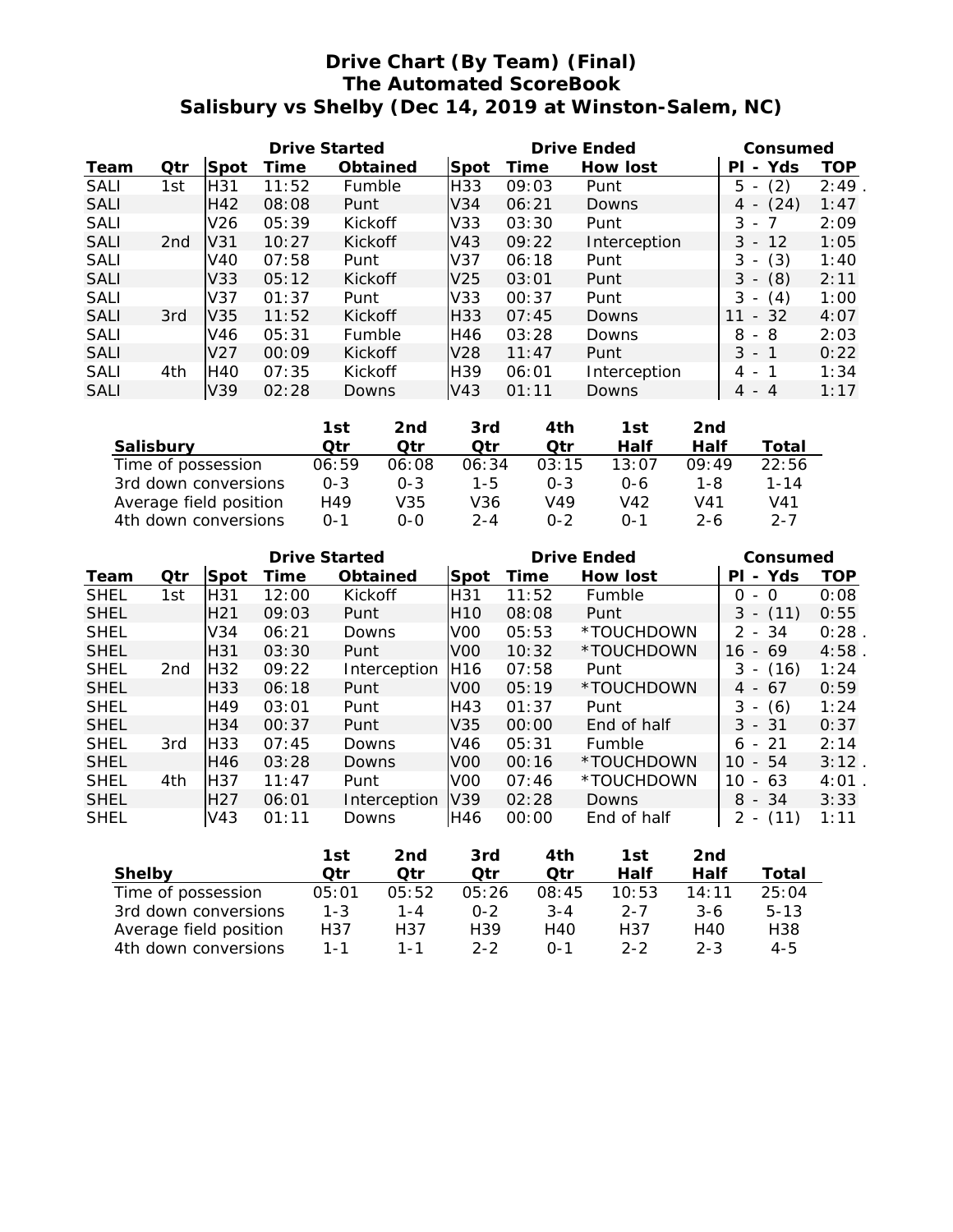# **Drive Chart (By Quarter) (Final) The Automated ScoreBook Salisbury vs Shelby (Dec 14, 2019 at Winston-Salem, NC)**

|             |                 |                 | Drive Started |              |                 |       | Drive Ended  | Consumed                              |            |
|-------------|-----------------|-----------------|---------------|--------------|-----------------|-------|--------------|---------------------------------------|------------|
| Team        | Qtr             | Spot            | Time          | Obtained     | Spot            | Time  | How lost     | PI - Yds                              | <b>TOP</b> |
| <b>SHEL</b> | 1st             | H31             | 12:00         | Kickoff      | H31             | 11:52 | Fumble       | $\Omega$<br>$\Omega$                  | 0:08       |
| <b>SALI</b> |                 | H31             | 11:52         | Fumble       | H33             | 09:03 | Punt         | (2)<br>$5 -$                          | 2:49       |
| <b>SHEL</b> |                 | H <sub>21</sub> | 09:03         | Punt         | H <sub>10</sub> | 08:08 | Punt         | 3<br>(11)                             | 0:55       |
| <b>SALI</b> |                 | H42             | 08:08         | Punt         | V34             | 06:21 | Downs        | (24)<br>$4 -$                         | 1:47       |
| <b>SHEL</b> |                 | V34             | 06:21         | Downs        | VOO             | 05:53 | *TOUCHDOWN   | 2<br>34<br>$\sim$                     | 0:28       |
| <b>SALI</b> |                 | V <sub>26</sub> | 05:39         | Kickoff      | V33             | 03:30 | Punt         | $3 - 7$                               | 2:09       |
| <b>SHEL</b> |                 | H31             | 03:30         | Punt         | VOO             | 10:32 | *TOUCHDOWN   | 69<br>16 -                            | 4:58       |
| <b>SALI</b> | 2 <sub>nd</sub> | V31             | 10:27         | Kickoff      | V43             | 09:22 | Interception | $3 -$<br>12                           | 1:05       |
| <b>SHEL</b> |                 | H32             | 09:22         | Interception | H <sub>16</sub> | 07:58 | Punt         | 3<br>(16)<br>$\overline{\phantom{a}}$ | 1:24       |
| <b>SALI</b> |                 | <b>V40</b>      | 07:58         | Punt         | V37             | 06:18 | Punt         | $3 - (3)$                             | 1:40       |
| <b>SHEL</b> |                 | H33             | 06:18         | Punt         | VOO             | 05:19 | *TOUCHDOWN   | 67<br>4<br>$\overline{\phantom{a}}$   | 0:59       |
| <b>SALI</b> |                 | V33             | 05:12         | Kickoff      | V25             | 03:01 | Punt         | (8)<br>$3 -$                          | 2:11       |
| <b>SHEL</b> |                 | H49             | 03:01         | Punt         | H43             | 01:37 | Punt         | 3<br>(6)<br>$\overline{\phantom{a}}$  | 1:24       |
| <b>SALI</b> |                 | V37             | 01:37         | Punt         | V33             | 00:37 | Punt         | $3 -$<br>(4)                          | 1:00       |
| <b>SHEL</b> |                 | H34             | 00:37         | Punt         | V35             | 00:00 | End of half  | 3<br>$-31$                            | 0:37       |
| <b>SALI</b> | 3rd             | V35             | 11:52         | Kickoff      | H33             | 07:45 | Downs        | 11<br>32<br>$\overline{\phantom{a}}$  | 4:07       |
| <b>SHEL</b> |                 | H33             | 07:45         | Downs        | V46             | 05:31 | Fumble       | 21<br>6<br>$\overline{\phantom{a}}$   | 2:14       |
| <b>SALI</b> |                 | V46             | 05:31         | Fumble       | H46             | 03:28 | Downs        | 8<br>$-8$                             | 2:03       |
| <b>SHEL</b> |                 | H46             | 03:28         | Downs        | VOO             | 00:16 | *TOUCHDOWN   | 10<br>54<br>$\overline{\phantom{a}}$  | 3:12       |
| <b>SALI</b> |                 | V <sub>27</sub> | 00:09         | Kickoff      | V28             | 11:47 | Punt         | 3<br>-1<br>$\overline{\phantom{a}}$   | 0:22       |
| <b>SHEL</b> | 4th             | H37             | 11:47         | Punt         | V <sub>00</sub> | 07:46 | *TOUCHDOWN   | $10 -$<br>63                          | 4:01       |
| <b>SALI</b> |                 | <b>H40</b>      | 07:35         | Kickoff      | H39             | 06:01 | Interception | $\overline{1}$<br>$4 -$               | 1:34       |
| <b>SHEL</b> |                 | H <sub>27</sub> | 06:01         | Interception | V39             | 02:28 | Downs        | 8<br>34<br>$\overline{\phantom{a}}$   | 3:33       |
| <b>SALI</b> |                 | V39             | 02:28         | Downs        | V43             | 01:11 | Downs        | $4 - 4$                               | 1:17       |
| <b>SHEL</b> |                 | V43             | 01:11         | Downs        | H46             | 00:00 | End of half  | $2 -$<br>(11)                         | 1:11       |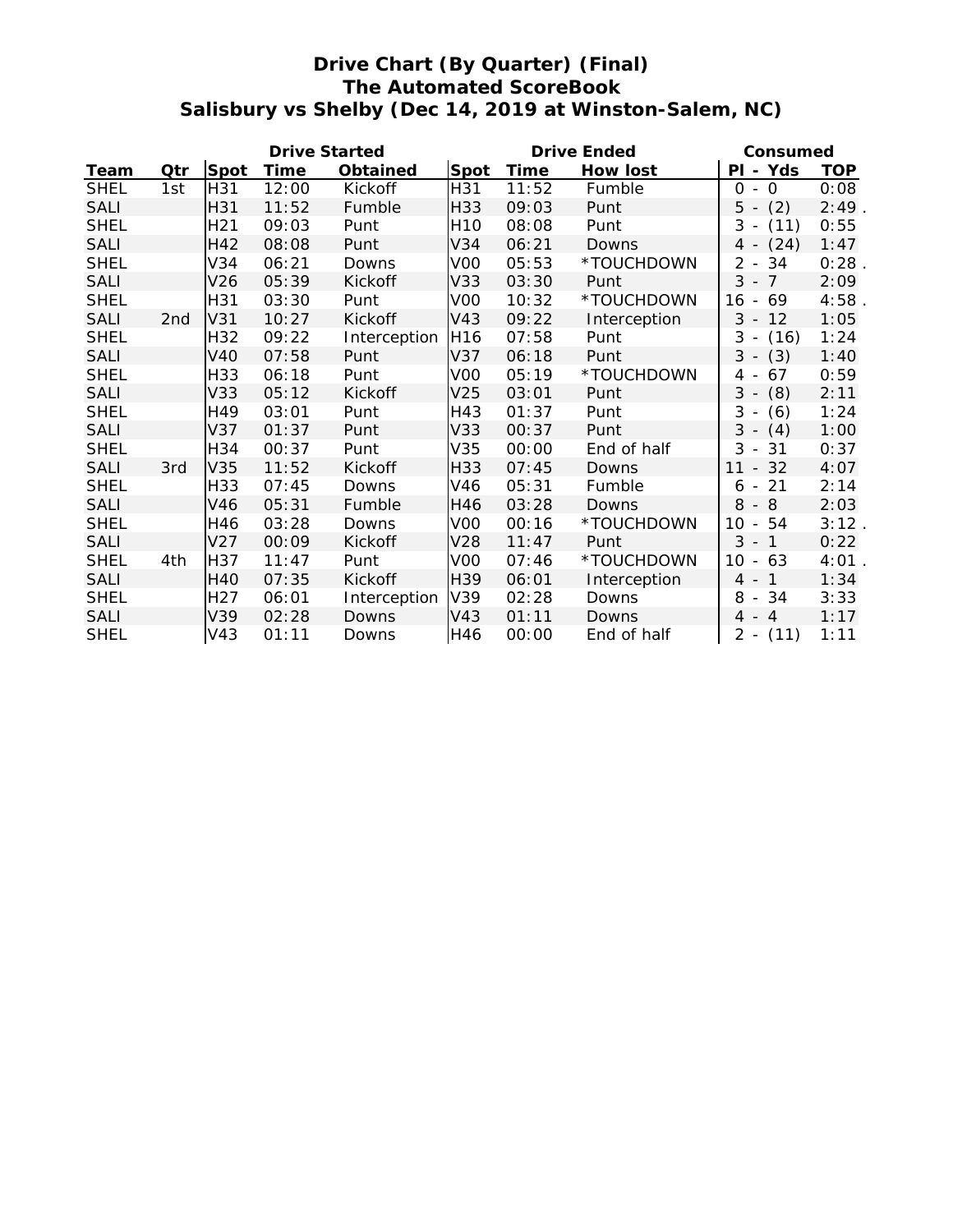#### **Play-by-Play Summary (1st quarter) Salisbury vs Shelby (Dec 14, 2019 at Winston-Salem, NC)**

| 1-10 Sali 40 |                    |                    | Salisbury wins toss, defers. Shelby to receive and defend north goal<br>SALI ball on SALI40, Portillo, J kickoff 47 yards to the SHEL13, Huskey, K return 18<br>yards to the SHEL31, fumble forced by Cook, M, fumble by Huskey, K recovered by SALI<br>Broadway, B at SHEL31. |                |
|--------------|--------------------|--------------------|--------------------------------------------------------------------------------------------------------------------------------------------------------------------------------------------------------------------------------------------------------------------------------|----------------|
|              |                    |                    | SALISBURY drive start at 11:52, SALI ball on SHEL31.                                                                                                                                                                                                                           |                |
| 1-10 Shel 31 |                    |                    | Honeycutt, V pass complete to Taylor, P for 6 yards to the SHEL25 (Arrington, Ty).                                                                                                                                                                                             |                |
| 2-4          | Shel 25            |                    | Honeycutt, V pass complete to Cook, M for 6 yards to the SHEL19, 1ST DOWN SALI                                                                                                                                                                                                 | P <sub>1</sub> |
|              |                    |                    | (Arrington, To).                                                                                                                                                                                                                                                               |                |
| 1-10 Shel 19 |                    |                    | Wood, J rush for no gain to the SHEL19 (Mitchell, E).                                                                                                                                                                                                                          |                |
| 2-10 Shel 19 |                    |                    | Wood, J rush for loss of 7 yards to the SHEL26 (Stites, N).                                                                                                                                                                                                                    |                |
| 3-17 Shel 26 |                    |                    | Honeycutt, V sacked for loss of 7 yards to the SHEL33 (Whisnant, J).                                                                                                                                                                                                           |                |
| 4-24 Shel 33 |                    |                    | Honeycutt, V punt 12 yards to the SHEL21, out-of-bounds.                                                                                                                                                                                                                       |                |
|              |                    |                    | 5 plays, minus 2 yards, 2:49                                                                                                                                                                                                                                                   |                |
|              |                    |                    | SHELBY drive start at 09:03.                                                                                                                                                                                                                                                   |                |
|              |                    | 1-10 Shel 21       | Bess, I pass incomplete to Huskey, K.                                                                                                                                                                                                                                          |                |
|              |                    | 2-10 Shel 21       | Fuller, D rush for loss of 2 yards to the SHEL19 (Shellhorn, B; Walker, J), PENALTY SHEL                                                                                                                                                                                       |                |
|              |                    | 3-12 Shel 19       | holding declined.<br>Bess, I sacked for loss of 9 yards to the SHEL10 (Clay, Z).                                                                                                                                                                                               |                |
|              |                    | 4-21 Shel 10       | Christopher, D punt 32 yards to the SHEL42, out-of-bounds.                                                                                                                                                                                                                     |                |
|              |                    |                    | 3 plays, minus 11 yards, 0:55                                                                                                                                                                                                                                                  |                |
|              |                    |                    | SALI SBURY drive start at 08:08.                                                                                                                                                                                                                                               |                |
| 1-10 Shel 42 |                    |                    | McLean, M rush for 7 yards to the SHEL35 (Stites, N).                                                                                                                                                                                                                          |                |
| 2-3          | Shel 35            |                    | PENALTY SALI false start 5 yards to the SHEL40.                                                                                                                                                                                                                                |                |
| 2-8          | Shel 40            |                    | Honeycutt, V pass incomplete to Taylor, P (Arrington, Ty).                                                                                                                                                                                                                     |                |
| 3-8          | Shel 40            |                    | Honeycutt, V sacked for loss of 8 yards to the SHEL48 (Mitchell, E).                                                                                                                                                                                                           |                |
| 4-16 Shel 48 |                    |                    | TEAM rush for loss of 17 yards to the SALI35, fumble by TEAM recovered by SALI Honeycutt,                                                                                                                                                                                      |                |
|              |                    |                    | V at SALI35, Honeycutt, V for loss of 1 yard to the SALI34, out-of-bounds (Griffin, T).                                                                                                                                                                                        |                |
|              |                    |                    | 4 plays, minus 24 yards, 1:47                                                                                                                                                                                                                                                  |                |
|              |                    |                    | SHELBY drive start at 06:21.                                                                                                                                                                                                                                                   |                |
|              |                    | 1-10 Sali 34       | Fuller, D rush for 30 yards to the SALI4, 1ST DOWN SHEL (Walker, J).                                                                                                                                                                                                           | R <sub>1</sub> |
|              |                    | 1-G Sali 04        | Mitchell, J rush for 4 yards to the SALIO, TOUCHDOWN, clock 05:53.                                                                                                                                                                                                             |                |
|              | 1-G                | Sali 03            | Sheely, C kick attempt good.<br>Shelby 7, Salisbury 0                                                                                                                                                                                                                          |                |
|              |                    |                    | 2 plays, 34 yards, 0:42                                                                                                                                                                                                                                                        |                |
|              |                    |                    | Goss, S kickoff 49 yards to the SALI11, Taylor, P return 15 yards to the SALI26 (Corry,<br>$N$ ).                                                                                                                                                                              |                |
|              |                    |                    | SALISBURY drive start at 05:39.                                                                                                                                                                                                                                                |                |
| 1-10 Sali 26 |                    |                    | McLean, M rush for 3 yards to the SALI29 (Hollifield, J; Flack, S).                                                                                                                                                                                                            |                |
| $2 - 7$      | Sali 29            |                    | Honeycutt, V rush for 3 yards to the SALI32 (Hollifield, J; Tate, Q).                                                                                                                                                                                                          |                |
| $3 - 4$      | Sali 32            |                    | Honeycutt, V pass complete to Cook, M for 1 yard to the SALI33 (Corry, N).                                                                                                                                                                                                     |                |
| $4 - 3$      | Sali 33            |                    | Honeycutt, V punt 36 yards to the SHEL31, downed.                                                                                                                                                                                                                              |                |
|              |                    |                    | 3 plays, 7 yards, 2:09                                                                                                                                                                                                                                                         |                |
|              |                    |                    | SHELBY drive start at 03:30.                                                                                                                                                                                                                                                   |                |
|              |                    | 1-10 Shel 31       | Fuller, D rush for 8 yards to the SHEL39 (Corpening, D).                                                                                                                                                                                                                       |                |
|              | $2 - 2$            | Shel 39            | Fuller, D rush for loss of 1 yard to the SHEL38 (Hayes, K).                                                                                                                                                                                                                    |                |
|              | $3 - 3$<br>$4 - 2$ | Shel 38<br>Shel 39 | Mitchell, J rush for 1 yard to the SHEL39 (Shellhorn, B).<br>Timeout Shelby, clock 01:57.                                                                                                                                                                                      |                |
|              | $4 - 2$            | Shel 39            | Timeout Salisbury, clock 01:57.                                                                                                                                                                                                                                                |                |
|              | $4 - 2$            | Shel 39            | Mitchell, J rush for 6 yards to the SHEL45, 1ST DOWN SHEL (Gaither, J).                                                                                                                                                                                                        | R <sub>2</sub> |
|              |                    | 1-10 Shel 45       | Bess, I pass complete to Mitchell, J for 4 yards to the SHEL49, out-of-bounds (Morgan, M).                                                                                                                                                                                     |                |
|              | 2-6                | Shel 49            | Fuller, D rush for loss of 1 yard to the SHEL48 (Walker, J;Clay, Z).                                                                                                                                                                                                           |                |
|              | $3 - 7$            | Shel 48            | Bess, I pass complete to Daley, D for 22 yards to the SALI30, 1ST DOWN SHEL (Walker, J).                                                                                                                                                                                       | P <sub>3</sub> |
|              |                    | 1-10 Sali 30       | Bess, I pass incomplete to Mitchell, J.                                                                                                                                                                                                                                        |                |
|              |                    | 2-10 Sali 30       | Fuller, D rush for 3 yards to the SALI27 (Broadway, B).                                                                                                                                                                                                                        |                |
|              |                    |                    |                                                                                                                                                                                                                                                                                |                |
|              |                    |                    | END OF 1st QUARTER: Shelby 7, Salisbury 0                                                                                                                                                                                                                                      |                |

|                 |       | Time        |   | 1st Downs |  | Conversions             |     |           |                  |           |
|-----------------|-------|-------------|---|-----------|--|-------------------------|-----|-----------|------------------|-----------|
| Quarter Summary | Score | <b>Poss</b> | R | P X       |  | 3rd                     | 4th | Rushina   | Passing          | Penalties |
| Salisbury       |       |             |   |           |  | 0 06:45 0 1 0 1 0-3 0-1 |     | $8-(-27)$ | $3 - 4 - 0 - 13$ | 1-5       |
| Shelby          |       | 05:07       |   |           |  | 2 1 0 3 0-1             | റ-റ | 10-39     | $2 - 4 - 0 - 26$ | 0-0       |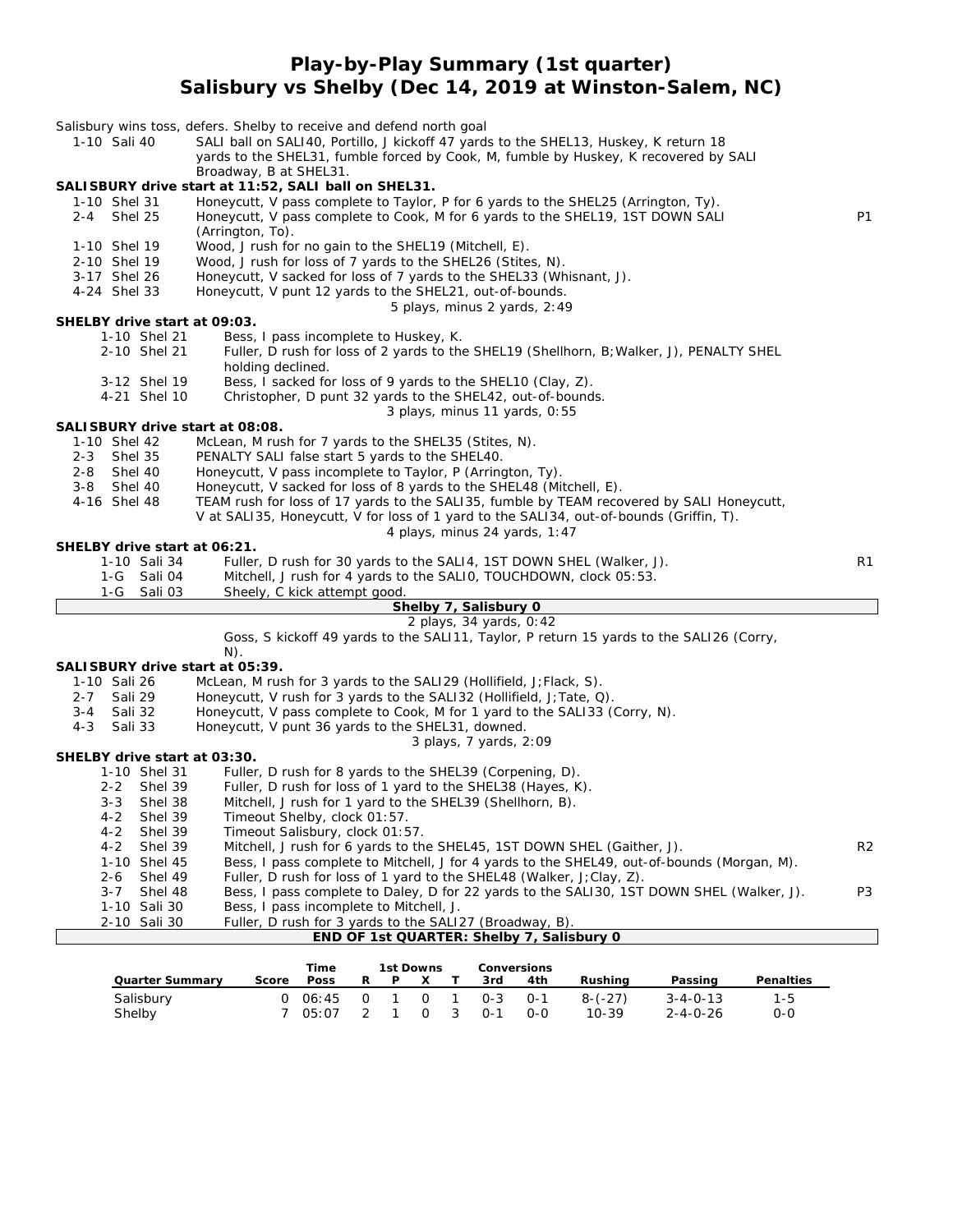#### **Quickie Statistics (1st quarter) Salisbury vs Shelby (Dec 14, 2019 at Winston-Salem, NC)**

|                               | SALI             | SHEL        |
|-------------------------------|------------------|-------------|
| Score                         | $\left( \right)$ |             |
| <b>FIRST DOWNS</b>            |                  | 3           |
| RUSHES-YARDS (NET)            | $8 - -27$        | $10 - 39$   |
| PASSING YDS (NET)             | 13               | 26          |
| Passes Att-Comp-Int           | $4 - 3 - 0$      | $4 - 2 - 0$ |
| TOTAL OFFENSE PLAYS-YARDS     | $12 - 14$        | $14 - 65$   |
| Fumble Returns-Yards          | 0-0              | 0-0         |
| Punt Returns-Yards            | $0 - 0$          | $0 - 0$     |
| Kickoff Returns-Yards         | $1 - 15$         | $1 - 18$    |
| Interception Returns-Yards    | $0 - 0$          | $O-O$       |
| Punts (Number-Avg)            | $2 - 24.0$       | $1 - 32.0$  |
| Fumbles-Lost                  | $1 - \Omega$     | $1 - 1$     |
| Penalties-Yards               | $1 - 5$          | $0 - 0$     |
| Possession Time               | 06:45            | 05:07       |
| <b>Third-Down Conversions</b> | $0$ of $3$       | $1$ of $3$  |
| Fourth-Down Conversions       | 0 of 1           | 1 of 1      |

### **Salisbury Shelby**

| Rushing                 | No. Gain Loss<br><b>TD</b><br>Net<br>Avg<br>Lg                    | Rushing                            | No. Gain Loss<br>Net            | TD<br>Avg<br>La                    |
|-------------------------|-------------------------------------------------------------------|------------------------------------|---------------------------------|------------------------------------|
| Mike McLean             | 10<br>10<br>$\overline{7}$<br>5.0<br>2<br>$\mathbf 0$<br>$\Omega$ | Donye Fuller                       | 37<br>41<br>4<br>6              | 30<br>6.2<br>$\Omega$              |
| Jadarius Wood           | $\overline{2}$<br>7<br>$-7$<br>$-3.5$<br>0<br>0<br>$\mathbf 0$    | Ja'hari Mitchell                   | 3<br>11<br>11<br>0              | 3.7<br>6<br>1                      |
| Vance Honeycutt         | 3<br>$\overline{2}$<br>15<br>$-13$<br>$3 - 4.3$<br>$\circ$        | <b>Isaiah Bess</b>                 | 9<br>$-9$<br>$\Omega$           | $-9.0$<br>$\Omega$<br>$\mathbf{O}$ |
| <b>TEAM</b>             | 17<br>$\Omega$<br>$-17$<br>$0 - 17.0$<br>$\Omega$                 |                                    |                                 |                                    |
| Passing                 | TD<br>Long Sack<br>$C - A - I$<br>Yds                             | Passing                            | $C - A - I$<br>Yds              | TD<br>Long Sack                    |
| Vance Honeycutt         | $3 - 4 - 0$<br>13<br>$\mathcal{P}$<br>$\mathbf 0$<br>6            | <b>Isaiah Bess</b>                 | $2 - 4 - 0$<br>26               | $\Omega$<br>22                     |
| Receiving               | TD<br>Yards<br>No.<br>Long                                        | Receiving                          | Yards<br>TD<br>No.              | Long                               |
| Marcus Cook             | 2<br>$\Omega$<br>6                                                | Diavonni Daley                     | 22<br>$\Omega$                  | 22                                 |
| Patrick Taylor          | 1<br>6<br>$\overline{O}$<br>6                                     | Ja'hari Mitchell                   | $\overline{4}$<br>1<br>$\Omega$ | 4                                  |
| Punting                 | No.<br>Yds<br>Avg Long In20<br><u>ТВ</u>                          | Punting                            | Yds<br>No.<br>Avg               | In20<br>ΤB<br>Long                 |
| Vance Honeycutt         | 2<br>36<br>48<br>24.0<br>$\mathbf 0$                              | Dashaun Christopher<br>$\mathbf 0$ | $\overline{32}$<br>32.0<br>1    | $\Omega$<br>32<br>$\Omega$         |
| Punt Returns            | TD<br>No. Yards<br>Long                                           | Punt Returns                       | No. Yards<br>TD                 | Long                               |
| <b>Kick Returns</b>     | TD<br>No. Yards<br>Long                                           | <b>Kick Returns</b>                | TD<br>No. Yards                 | Long                               |
| Patrick Taylor          | 15<br>$\Omega$<br>15                                              | Kamarde Huskey                     | $\overline{18}$<br>$\Omega$     | 18                                 |
| Tackles                 | Sacks<br>TFL<br>Total<br>UA-A                                     | <b>Tackles</b>                     | <b>Sacks</b><br>Total<br>UA-A   | TFL                                |
| Jalon Walker            | $2 - 2$<br>1.0<br>0.0<br>4                                        | Nick Corry                         | $2 - 0$<br>$\overline{2}$       | 0.0<br>0.0                         |
| <b>Blaine Shellhorn</b> | $\overline{2}$<br>0.5<br>$1 - 1$<br>0.0                           | <b>Nick Stites</b>                 | 2<br>$2 - 0$                    | 0.0<br>1.0                         |
| Zae Clay                | $\overline{2}$<br>1.5<br>$1 - 1$<br>1.0                           | Ethan Mitchell                     | $\sqrt{2}$<br>$2 - 0$           | 1.0<br>1.0                         |
| Kevin Hayes             | 1<br>1.0<br>$1 - 0$<br>0.0                                        | Jack Hollifield                    | $\overline{2}$<br>$0 - 2$       | 0.0<br>0.0                         |
| Time<br>Qtr             | Scoring Play                                                      |                                    |                                 | $V-H$                              |
| 05:53<br>1st            | SHEL - Ja'hari Mitchell 4 yd run (Caden Sheely kick), 2-34 0:42   |                                    |                                 | $0 - 7$                            |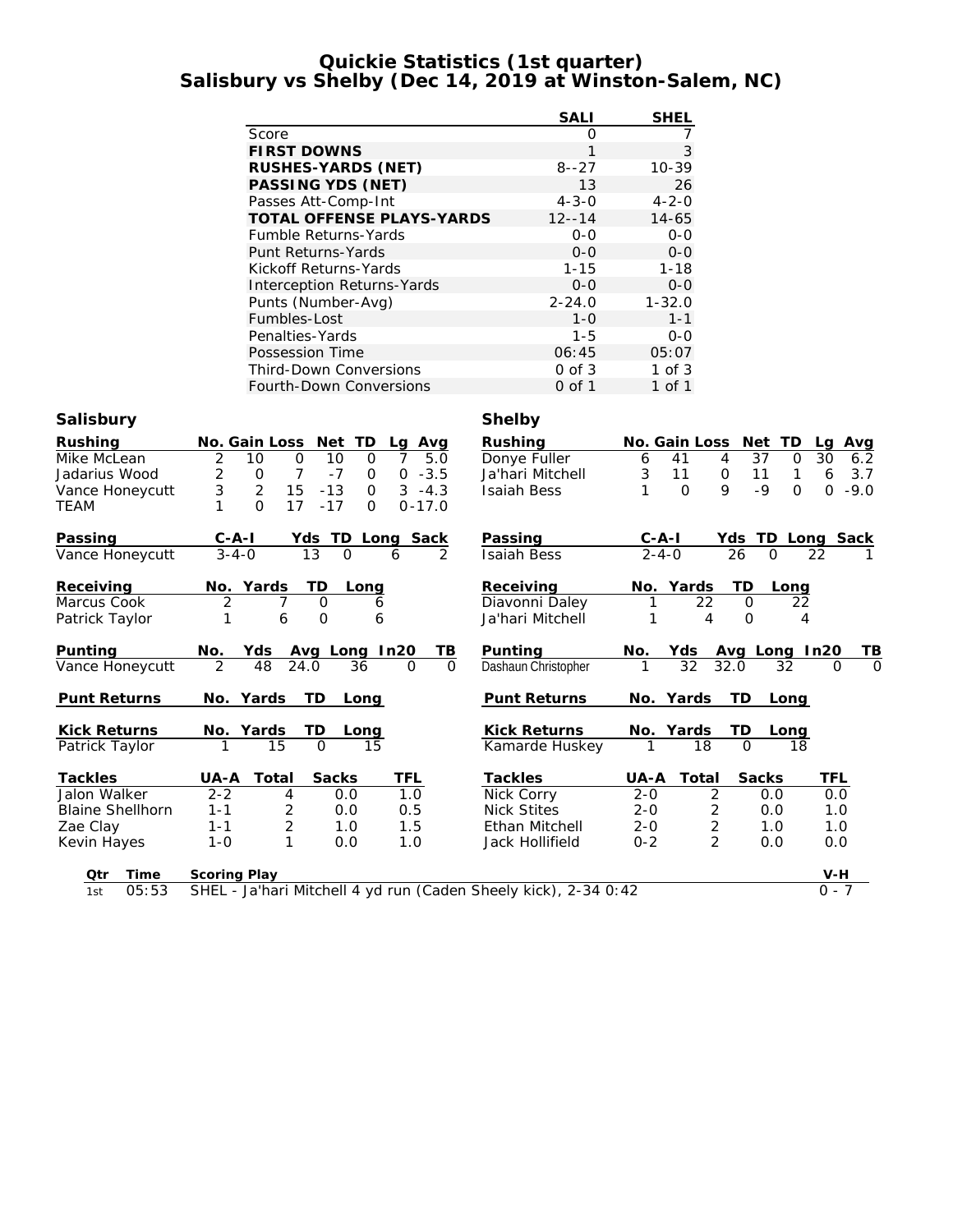#### **Play-by-Play Summary (2nd quarter) Salisbury vs Shelby (Dec 14, 2019 at Winston-Salem, NC)**

| $3 - 7$                         | Sali 27            | Start of 2nd quarter, clock 12:00.                                                                                                   |                |
|---------------------------------|--------------------|--------------------------------------------------------------------------------------------------------------------------------------|----------------|
| $3 - 7$<br>$4 - 7$              | Sali 27<br>Sali 27 | Bess, I pass incomplete to Mitchell, J.<br>Bess, I pass complete to Daley, D for 8 yards to the SALI19, 1ST DOWN SHEL, out-of-bounds | P4             |
|                                 |                    | (Morgan, M).                                                                                                                         |                |
| 1-10 Sali 19                    |                    | PENALTY SALI encroachment (Morgan, M) 5 yards to the SALI14.                                                                         |                |
| $1 - 5$                         | Sali 14            | Bess, I pass incomplete to Daley, D.                                                                                                 |                |
| $2 - 5$                         | Sali 14            | Fuller, D rush for 4 yards to the SALI10 (Gaither, J; Norman, J).                                                                    |                |
| $3 - 1$                         | Sali 10            | Fuller, D rush for 3 yards to the SALI7, 1ST DOWN SHEL (Gaither, J; Witherspoon, D).                                                 | R5             |
| 1-G                             | Sali 07            | Mitchell, J rush for 6 yards to the SALI1 (Corpening, D; Wood, J).                                                                   |                |
| $2 - G$                         | Sali 01            | Mitchell, J rush for 1 yard to the SALIO, TOUCHDOWN, clock 10:32.                                                                    |                |
| 1-G Sali 03                     |                    | TEAM rush attempt failed.                                                                                                            |                |
|                                 |                    | bad snap on PAT try, recovered by Salisbury                                                                                          |                |
|                                 |                    | Shelby 13, Salisbury 0                                                                                                               |                |
| $1-G$                           | Shel 40            | PENALTY SHEL encroachment 5 yards to the SHEL35.                                                                                     |                |
|                                 |                    | 16 plays, 69 yards, 5:03                                                                                                             |                |
|                                 |                    | Goss, S kickoff 51 yards to the SALI14, Taylor, P return 17 yards to the SALI31                                                      |                |
|                                 |                    | (Arrington, To).                                                                                                                     |                |
| SALISBURY drive start at 10:27. |                    |                                                                                                                                      |                |
| 1-10 Sali 31                    |                    | Honeycutt, V pass complete to Lippard, P for 11 yards to the SAL142, 1ST DOWN SALI                                                   | P <sub>2</sub> |
|                                 |                    | (Christopher, D).                                                                                                                    |                |
| 1-10 Sali 42                    |                    | McLean, M rush for 1 yard to the SALI43 (Hollifield, J; Tate, Q).                                                                    |                |
| $2 - 9$<br>Sali 43              |                    | Honeycutt, V pass intercepted by Daley, D at the SHEL33, Daley, D return -1 yards to the                                             |                |
|                                 |                    | SHEL32, out-of-bounds.                                                                                                               |                |
|                                 |                    | 3 plays, 12 yards, 1:05                                                                                                              |                |
| SHELBY drive start at 09:22.    |                    |                                                                                                                                      |                |
| 1-10 Shel 32                    |                    | Bess, I pass incomplete to Huskey, K.                                                                                                |                |
| 2-10 Shel 32                    |                    | Phillips, O rush for 13 yards to the SHEL45 (Wood, J), PENALTY SHEL holding 10 yards to                                              |                |
|                                 |                    | the SHEL22, NO PLAY.                                                                                                                 |                |
| 2-20 Shel 22                    |                    | Bess, I pass incomplete to Shell, J.                                                                                                 |                |
| 3-20 Shel 22                    |                    | Bess, I sacked for loss of 6 yards to the SHEL16 (Clay, Z).                                                                          |                |
| 4-26 Shel 16                    |                    | Christopher, D punt 44 yards to the SALI40, downed.                                                                                  |                |
|                                 |                    | 3 plays, minus 16 yards, 1:24                                                                                                        |                |
| SALISBURY drive start at 07:58. |                    |                                                                                                                                      |                |
| 1-10 Sali 40                    |                    | McLean, M rush for 1 yard to the SALI41 (Hamrick, M).                                                                                |                |
| 2-9 Sali 41                     |                    | Honeycutt, V pass incomplete to Cook, M (Christopher, D).                                                                            |                |
| $3 - 9$<br>Sali 41              |                    | Honeycutt, V sacked for loss of 4 yards to the SALI37 (Hamrick, M).                                                                  |                |
| 4-13 Sali 37                    |                    | Honeycutt, V punt 33 yards to the SHEL30, Mitchell, J return 3 yards to the SHEL33                                                   |                |
|                                 |                    | (Broadway, B).                                                                                                                       |                |
|                                 |                    | 3 plays, minus 3 yards, 1:40                                                                                                         |                |
| SHELBY drive start at 06:18.    |                    |                                                                                                                                      |                |
| 1-10 Shel 33                    |                    | Bess, I pass complete to Huskey, K for 9 yards to the SHEL42, out-of-bounds (Morgan, M).                                             |                |
| $2 - 1$                         | Shel 42            | Phillips, O rush for 15 yards to the SALI43, 1ST DOWN SHEL (Norman, J).                                                              | R6             |
| 1-10 Sali 43                    |                    | Phillips, O rush for 5 yards to the SALI38 (Hall, N; Witherspoon, D).                                                                |                |
| 2-5 Sali 38                     |                    | Bess, I pass complete to Daley, D for 38 yards to the SALI0, 1ST DOWN SHEL, TOUCHDOWN,                                               | P7             |
|                                 |                    | clock 05:19.                                                                                                                         |                |
| 1-G Sali 03                     |                    | Sheely, C kick attempt good.                                                                                                         |                |
|                                 |                    | Shelby 20, Salisbury 0                                                                                                               |                |
|                                 |                    | 4 plays, 67 yards, 1:06                                                                                                              |                |
|                                 |                    | Goss, S kickoff 44 yards to the SALI16, Wells, J return 17 yards to the SALI33 (Kimble,                                              |                |
|                                 |                    | J).                                                                                                                                  |                |
| SALISBURY drive start at 05:12. |                    |                                                                                                                                      |                |
| 1-10 Sali 33                    |                    | McLean, M rush for 7 yards to the SAL140 (Hollifield, J), PENALTY SALI holding 10 yards                                              |                |
|                                 |                    | to the SALI23, NO PLAY.                                                                                                              |                |
| 1-20 Sali 23                    |                    | McLean, M rush for 4 yards to the SALI27 (Hollifield, J; Arrington, Ty).                                                             |                |
| 2-16 Sali 27                    |                    | Honeycutt, V sacked for loss of 2 yards to the SALI25 (Stites, N).                                                                   |                |
| 3-18 Sali 25                    |                    | Honeycutt, V pass incomplete to Taylor, P.                                                                                           |                |
| 4-18 Sali 25                    |                    | Honeycutt, V punt 26 yards to the SHEL49, downed.                                                                                    |                |
|                                 |                    | 3 plays, minus 8 yards, 2:11                                                                                                         |                |
| SHELBY drive start at 03:01.    |                    |                                                                                                                                      |                |
| 1-10 Shel 49                    |                    | Bess, I pass complete to Mitchell, J for 3 yards to the SALI48 (Corpening, D; Gaither, J).                                           |                |
| 2-7 Sali 48                     |                    | Bess, I pass incomplete to Daley, D.                                                                                                 |                |
| $3 - 7$                         | Sali 48            |                                                                                                                                      |                |
|                                 |                    | Bess, I sacked for loss of 9 yards to the SHEL43 (Clay, Z).                                                                          |                |
| 4-16 Shel 43                    |                    | Christopher, D punt 23 yards to the SALI34, Norman, J return 0 yards to the SALI34,                                                  |                |
|                                 |                    | fumble by Norman, J recovered by SALI Norman, J at SAL137.                                                                           |                |
|                                 |                    | 3 plays, minus 6 yards, 1:24<br>SALISBURY drive start at 01:37, SALI ball on SALI37.                                                 |                |
| 1-10 Sali 37                    |                    |                                                                                                                                      |                |
| 2-11 Sali 36                    |                    | Cook, M rush for loss of 1 yard to the SALI36 (Hamrick, M).<br>McLean, M rush for loss of 3 yards to the SAL133 (Mitchell, E).       |                |
|                                 |                    |                                                                                                                                      |                |

3-14 Sali 33 Timeout Shelby, clock 00:48.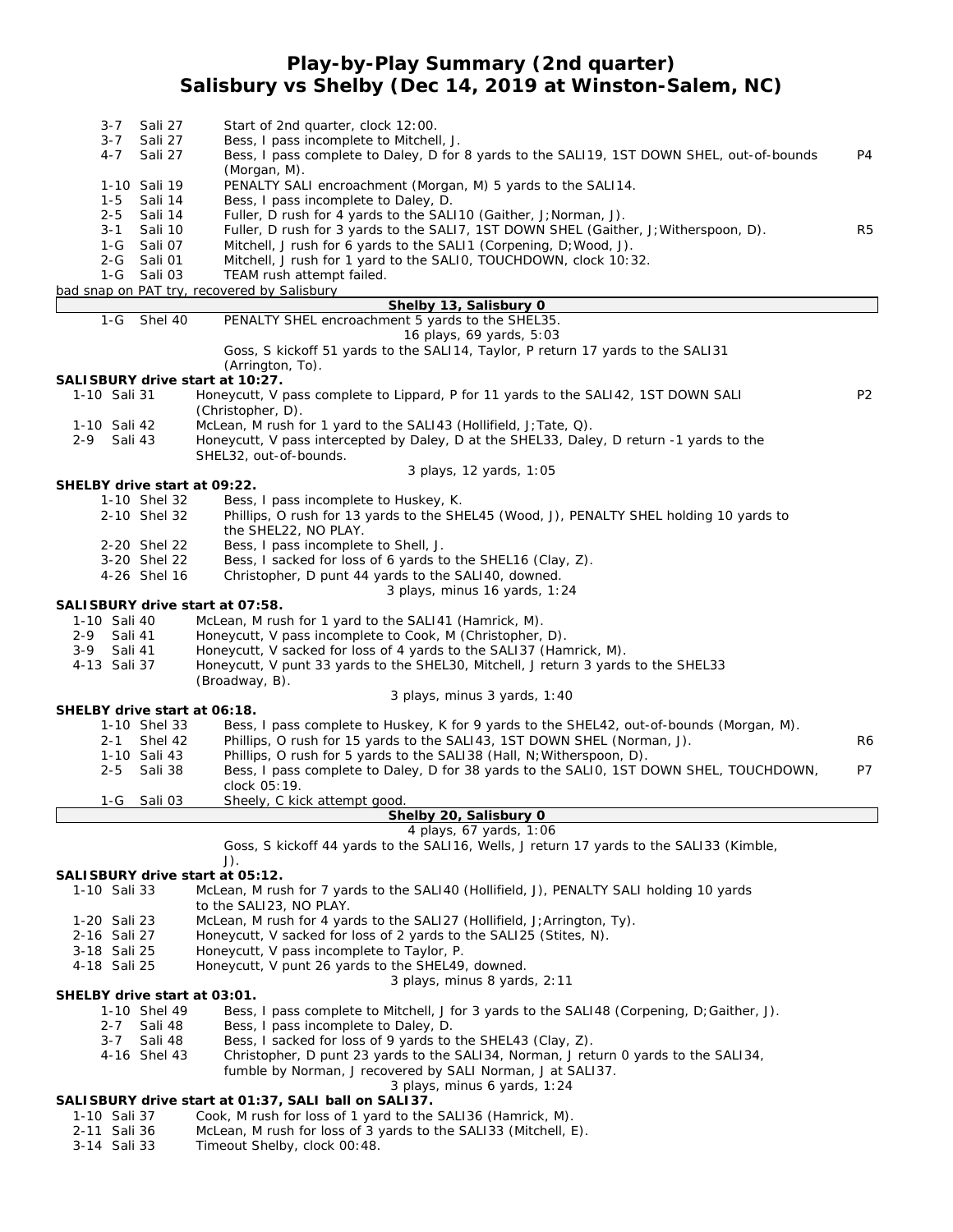#### **Play-by-Play Summary (2nd quarter) Salisbury vs Shelby (Dec 14, 2019 at Winston-Salem, NC)**

| 3-14 Sali 33                 | Honeycutt, V pass incomplete to McLean, M (Arrington, Ty).                                |    |
|------------------------------|-------------------------------------------------------------------------------------------|----|
| 4-14 Sali 33                 | Honeycutt, V punt 33 yards to the SHEL34, fair catch by Mitchell, J.                      |    |
|                              | 3 plays, minus 4 yards, 1:00                                                              |    |
| SHELBY drive start at 00:37. |                                                                                           |    |
| 1-10 Shel 34                 | Bess, I pass complete to Huskey, K for 9 yards to the SHEL43 (Morgan, M).                 |    |
| 2-1 Shel 43                  | Bess, I pass complete to Daley, D for 8 yards to the SALI49, 1ST DOWN SHEL, out-of-bounds | P8 |
|                              | $(Wood, J)$ .                                                                             |    |
| 1-10 Sali 49                 | Timeout Shelby, clock 00:02.                                                              |    |
| 1-10 Sali 49                 | Bess, I rush for 14 yards to the SALI35, 1ST DOWN SHEL, out-of-bounds.                    | R9 |
|                              | End of half, clock 00:00.                                                                 |    |
|                              | 3 plays, 31 yards, 0:37                                                                   |    |
|                              | END OF 2nd QUARTER: Shelby 20, Salisbury 0                                                |    |

|                 |       | Time |   | 1st Downs |            | Conversions              |     |          |                   |           |
|-----------------|-------|------|---|-----------|------------|--------------------------|-----|----------|-------------------|-----------|
| Quarter Summary | Score | Poss | R | - P       | $\times$ X | 3rd                      | 4th | Rushina  | Passing           | Penalties |
| Salisbury       |       |      |   |           |            | 0 05:56 0 1 0 1 0-3 0-0  |     | $7-(-4)$ | 1-5-1-11          | $2 - 15$  |
| Shelby          |       |      |   |           |            | 13 06:04 3 3 0 6 1-4 1-1 |     | 9-33     | $6 - 11 - 0 - 75$ | $2 - 15$  |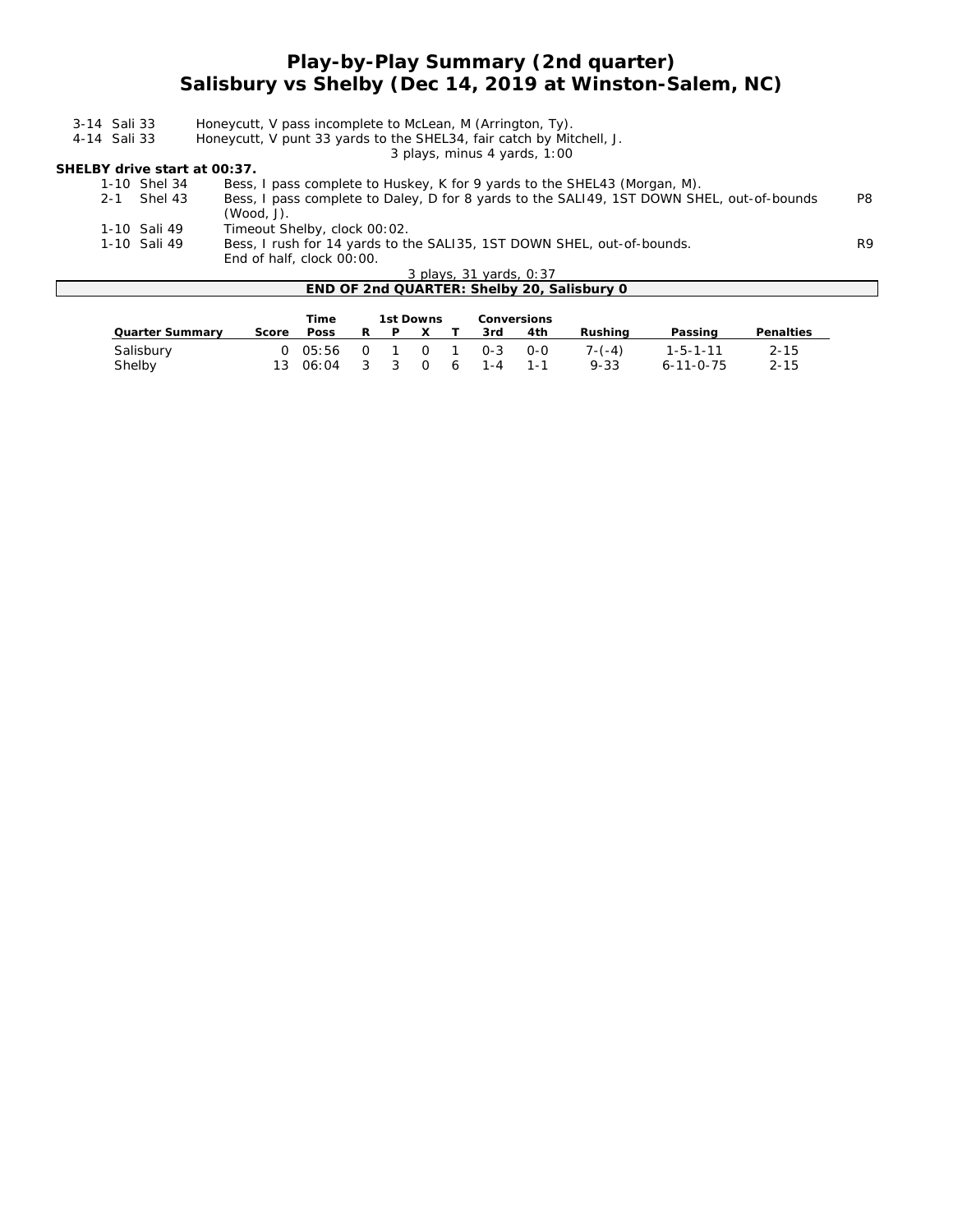#### **Quickie Statistics (Halftime) Salisbury vs Shelby (Dec 14, 2019 at Winston-Salem, NC)**

|                                  | SALI          | <b>SHEL</b>  |
|----------------------------------|---------------|--------------|
| Score                            | ∩             | 20           |
| <b>FIRST DOWNS</b>               | $\mathcal{P}$ | 9            |
| RUSHES-YARDS (NET)               | $15 - -31$    | $19 - 72$    |
| PASSING YDS (NET)                | 24            | 101          |
| Passes Att-Comp-Int              | $9 - 4 - 1$   | $15 - 8 - 0$ |
| <b>TOTAL OFFENSE PLAYS-YARDS</b> | $24 - -7$     | $34 - 173$   |
| <b>Fumble Returns-Yards</b>      | $0 - 0$       | $0 - 0$      |
| Punt Returns-Yards               | $1 - 3$       | $1 - 3$      |
| Kickoff Returns-Yards            | $3 - 49$      | $1 - 18$     |
| Interception Returns-Yards       | $0 - 0$       | $1 - -1$     |
| Punts (Number-Avg)               | $5 - 28.0$    | $3 - 33.0$   |
| Fumbles-Lost                     | $2 - 0$       | $1 - 1$      |
| Penalties-Yards                  | $3 - 20$      | $2 - 15$     |
| Possession Time                  | 12:41         | 11:11        |
| <b>Third-Down Conversions</b>    | $0$ of 6      | 2 of 7       |
| Fourth-Down Conversions          | 0 of 1        | 2 of 2       |

### **Salisbury Shelby**

| Rushing             | No. Gain Loss<br>Net<br>TD<br>Lg Avg                                                                        | Rushing             | No. Gain Loss<br>Net                         | <b>TD</b><br>Lg Avg                    |
|---------------------|-------------------------------------------------------------------------------------------------------------|---------------------|----------------------------------------------|----------------------------------------|
| Mike McLean         | $\overline{3}$<br>13<br>16<br>$\mathbf{O}$<br>7<br>2.2<br>6                                                 | Donye Fuller        | 8<br>48<br>4<br>44                           | $\overline{30}$<br>$\mathbf{O}$<br>5.5 |
| Marcus Cook         | $\mathsf{O}\xspace$<br>1<br>$-1$<br>$-1.0$<br>0<br>$\mathbf 0$                                              | Omar Phillips       | $\overline{c}$<br>$\mathbf 0$<br>20<br>20    | 15<br>$\mathsf{O}$<br>10.0             |
| Jadarius Wood       | $\overline{7}$<br>$\overline{2}$<br>$-7$<br>$\mathsf{O}\xspace$<br>$-3.5$<br>$\overline{O}$<br>$\mathbf{O}$ | Ja'hari Mitchell    | 5<br>$\mathsf{O}\xspace$<br>18<br>18         | $\overline{c}$<br>3.6<br>6             |
| <b>TEAM</b>         | $\Omega$<br>17<br>$-17$<br>$0 - 17.0$<br>$\Omega$                                                           | <b>Isaiah Bess</b>  | 14<br>24<br>$-10$<br>4                       | $-2.5$<br>$\Omega$<br>14               |
| Passing             | $C - A - I$<br>TD Long Sack<br>Yds                                                                          | Passing             | $C - A - I$                                  | Yds TD Long Sack                       |
| Vance Honeycutt     | $4 - 9 - 1$<br>24<br>$\Omega$<br>11<br>4                                                                    | <b>Isaiah Bess</b>  | $8 - 15 - 0$<br>101                          | 38<br>3<br>1                           |
| Receiving           | Yards<br>TD<br>No.<br>Long                                                                                  | Receiving           | TD<br>Yards<br>No.                           | Long                                   |
| Marcus Cook         | 2<br>$\overline{7}$<br>$\Omega$<br>6                                                                        | Diavonni Daley      | 76<br>$\mathbf{1}$<br>4                      | 38                                     |
| Parker Lippard      | 11<br>11<br>1<br>0                                                                                          | Kamarde Huskey      | 2<br>18<br>0                                 | 9                                      |
| Patrick Taylor      | 1<br>$\overline{O}$<br>6<br>6                                                                               | Ja'hari Mitchell    | $\overline{2}$<br>$\overline{7}$<br>$\Omega$ | 4                                      |
| Punting             | No.<br>Avg Long In20<br>TВ<br>Yds                                                                           | Punting             | No.<br>Yds<br>Avg Long                       | In20<br>TВ                             |
| Vance Honeycutt     | 5<br>28.0<br>$\mathbf{O}$<br>$\overline{O}$<br>140<br>36                                                    | Dashaun Christopher | 3<br>99<br>33.0                              | $\Omega$<br>$\Omega$<br>44             |
| Punt Returns        | TD<br>No. Yards<br>Long                                                                                     | Punt Returns        | TD<br>No. Yards                              | Long                                   |
| Jabril Norman       | 3<br>$\Omega$                                                                                               | Ja'hari Mitchell    | $\overline{3}$<br>$\Omega$                   |                                        |
| <b>Kick Returns</b> | No. Yards<br>TD<br>Long                                                                                     | <b>Kick Returns</b> | TD<br>No. Yards                              | Long                                   |
| Patrick Taylor      | $\overline{2}$<br>32<br>$\mathbf{O}$<br>17                                                                  | Kamarde Huskey      | 18<br>$\Omega$                               | 18                                     |
| Jymikaah Wells      | 17<br>17<br>$\mathbf{O}$<br>1                                                                               |                     |                                              |                                        |
| Tackles             | Total<br>Sacks<br>TFL<br>UA-A                                                                               | Tackles             | Sacks<br>UA-A<br>Total                       | TFL                                    |
| Max Morgan          | $4-0$<br>4<br>0.0<br>0.0                                                                                    | Jack Hollifield     | $O - 4$<br>4                                 | 0.0<br>0.0                             |
| Zae Clay            | $3 - 1$<br>3.5<br>3.0<br>4                                                                                  | Malaki Hamrick      | 3<br>$3 - 0$                                 | 1.0<br>2.0                             |
| Jalon Walker        | $2 - 2$<br>4<br>0.0<br>1.0                                                                                  | <b>Nick Stites</b>  | 3<br>$3 - 0$                                 | 1.0<br>2.0                             |
| Jaden Gaither       | $1 - 3$<br>4<br>0.0<br>0.0                                                                                  | Ethan Mitchell      | 3<br>$3 - 0$                                 | 2.0<br>1.0                             |
|                     |                                                                                                             |                     |                                              |                                        |
| Time<br>Qtr         | Scoring Play                                                                                                |                     |                                              | $V-H$                                  |
| 05:53<br>1st        | SHEL - Ja'hari Mitchell 4 yd run (Caden Sheely kick), 2-34 0:42                                             |                     |                                              | $0 - 7$                                |
| 10:32<br>2nd        | SHEL - Ja'hari Mitchell 1 yd run (TEAM rush failed), 16-69 5:03                                             |                     |                                              | $0 - 13$                               |
| 05:19               | SHEL - Diavonni Daley 38 yd pass from Isaiah Bess (Caden Sheely kick), 4-67 1:06                            |                     |                                              | $0 - 20$                               |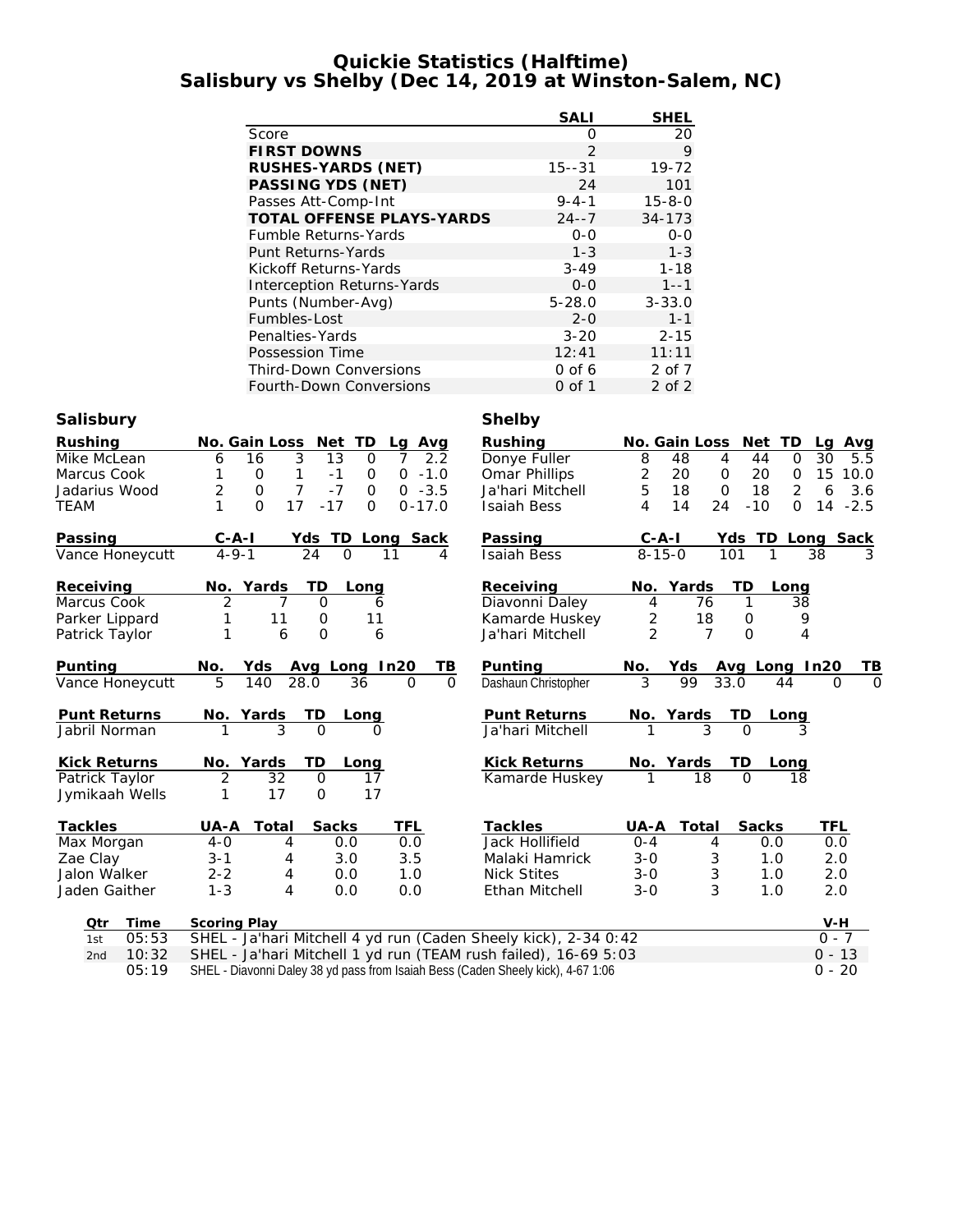**Play-by-Play Summary (3rd quarter) Salisbury vs Shelby (Dec 14, 2019 at Winston-Salem, NC)**

Start of 3rd quarter, clock 12:00, SHEL ball on SHEL40. Goss, S kickoff 45 yards to the SALI15, Wells, J return 20 yards to the SALI35 (Hamrick, M) **SALISBURY drive start at 11:52.** 1-10 Sali 35 McLean, M rush for 4 yards to the SALI39, out-of-bounds (Arrington, To). 2-6 Sali 39 McLean, M rush for 3 yards to the SALI42 (Hamrick, M). 3-3 Sali 42 McLean, M rush for 7 yards to the SALI49, 1ST DOWN SALI (Hollifield, J; Hamrick, M).<br>1-10 Sali 49 Honeycutt, V rush for 4 yards to the SHEL47 (Whisnant, J). Honeycutt, V rush for 4 yards to the SHEL47 (Whisnant, J). 2-6 Shel 47 Honeycutt, V pass incomplete to Murphy, J (Christopher, D).<br>3-6 Shel 47 Timeout Salisbury, clock 09:51. Timeout Salisbury, clock 09:51. 3-6 Shel 47 PENALTY SALI false start (Murphy, J) 5 yards to the SALI48. 3-11 Sali 48 Honeycutt, V pass complete to Cook, M for 7 yards to the SHEL45 (Stites, N). 4-4 Shel 45 Walker, J rush for 8 yards to the SHEL37, 1ST DOWN SALI, out-of-bounds (Corry, N). R4 1-10 Shel 37 McLean, M rush for 1 yard to the SHEL36 (Stites, N). 2-9 Shel 36 McLean, M rush for loss of 6 yards to the SHEL42 (Tate, Q).<br>2-15 Shel 42 Honevcutt. V pass complete to McLean. M for 6 vards to the Honeycutt, V pass complete to McLean, M for 6 yards to the SHEL36, out-of-bounds (Tate,  $($ 4-9 Shel 36 Honeycutt, V rush for 3 yards to the SHEL33 (Flack, S). *11 plays, 32 yards, 4:07* **SHELBY drive start at 07:45.** 1-10 Shel 33 Bess, I pass complete to Huskey, K for 8 yards to the SHEL41 (Gaither, J). 2-2 Shel 41 Bess, I pass complete to Mitchell, J for 11 yards to the SALI48, 1ST DOWN SHEL, out-of-bounds (Lippard, P). 1-10 Sali 48 Fuller, D rush for 9 yards to the SALI39 (Wood, J). 2-1 Sali 39 Bess, I pass complete to Daley, D for 3 yards to the SALI36 (Blackwell, L), PENALTY SHEL illegal block 10 yards to the SALI46. 2-8 Sali 46 PENALTY SALI encroachment 5 yards to the SALI41. 2-3 Sali 41 Fuller, D rush for 4 yards to the SALI37, 1ST DOWN SHEL (Gaither, J). R11 1-10 Sali 37 TEAM rush for loss of 8 yards to the SALI45, fumble by TEAM recovered by SALI Shellhorn, B at SALI46. *6 plays, 21 yards, 2:14* **SALISBURY drive start at 05:31.** 1-10 Sali 46 Honeycutt, V pass incomplete to Murphy, J. 2-10 Sali 46 Wells, J rush for 1 yard to the SALI47 (Hamrick, M;Hollifield, J). 3-9 Sali 47 Honeycutt, V pass complete to Cook, M for 8 yards to the SHEL45 (Corry, N). 4-1 Shel 45 Honeycutt, V rush for 2 yards to the SHEL43, 1ST DOWN SALI. R5 1-10 Shel 43 Honeycutt, V pass incomplete to Taylor, P. 2-10 Shel 43 Honeycutt, V pass incomplete to Walker, J (Christopher, D). 3-10 Shel 43 Honeycutt, V pass incomplete to Murphy, J. 4-10 Shel 43 PENALTY SHEL encroachment (Boyce, T) 5 yards to the SHEL38. 4-5 Shel 38 Honeycutt, V sacked for loss of 8 yards to the SHEL46 (Hollifield, J). *8 plays, 8 yards, 2:03* **SHELBY drive start at 03:28.** 1-10 Shel 46 Fuller, D rush for 15 yards to the SALI39, 1ST DOWN SHEL (Walker, J). Research to R12 R12<br>1-10 Sali 39 Bess. Loass complete to Mitchell. J for 7 yards to the SALI32 (Walker, J:Blackwell, L). Bess, I pass complete to Mitchell, J for 7 yards to the SALI32 (Walker, J; Blackwell, L), PENALTY SHEL holding (Shell, J) 10 yards to the SALI42. 1-13 Sali 42 1st and 13. 1-13 Sali 42 Fuller, D rush for loss of 1 yard to the SALI43 (Norman, J). 2-14 Sali 43 Bess, I pass incomplete to Daley, D (Walker, J). 3-14 Sali 43 Bess, I rush for 3 yards to the SALI40 (Clay, Z). 4-11 Sali 40 PENALTY SALI encroachment 5 yards to the SALI35. 4-6 Sali 35 Bess, I pass complete to Huskey, K for 20 yards to the SALI15, 1ST DOWN SHEL (Gaither, J). P13 1-10 Sali 15 Fuller, D rush for loss of 2 yards to the SALI17 (Broadway, B). 2-12 Sali 17 Bess, I pass incomplete to Mitchell, J (Corpening, D). 3-12 Sali 17 Bess, I pass complete to Daley, D for 11 yards to the SALI6, out-of-bounds (Walker, J). 4-1 Sali 06 Mitchell, J rush for 6 yards to the SALI0, 1ST DOWN SHEL, TOUCHDOWN, clock 00:16. R14 1-G Sali 03 Sheely, C kick attempt good. **Shelby 27, Salisbury 0** *10 plays, 54 yards, 3:19* Goss, S kickoff 52 yards to the SALI8, Taylor, P return 19 yards to the SALI27 (Corry, N). **SALISBURY drive start at 00:09.**

1-10 Sali 27 Wells, J rush for 2 yards to the SALI29, out-of-bounds (Boyce, T). 2-8 Sali 29 Wells, J rush for loss of 2 yards to the SALI27.

| END OF 3rd QUARTER: Shelby 27, Salisbury 0 |
|--------------------------------------------|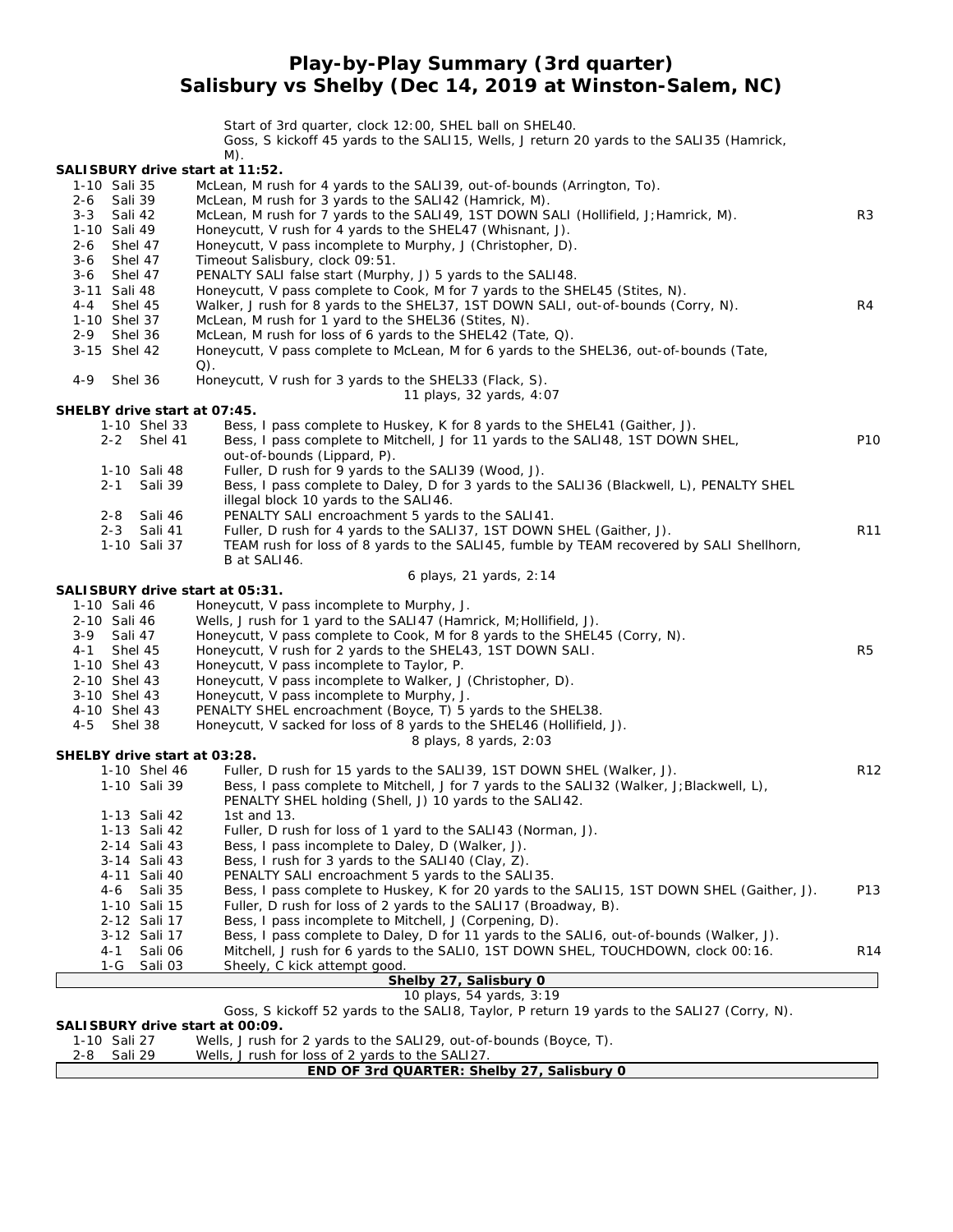## **Play-by-Play Summary (3rd quarter) Salisbury vs Shelby (Dec 14, 2019 at Winston-Salem, NC)**

|                 |            | Time |  | 1st Downs | Conversions             |     |          |                  |           |
|-----------------|------------|------|--|-----------|-------------------------|-----|----------|------------------|-----------|
| Quarter Summary | Score Poss |      |  | RPXT      | 3rd                     | 4th | Rushina  | Passing          | Penalties |
| Salisbury       |            |      |  |           | 0 06:19 3 0 0 3 1-5 2-4 |     | 13-19    | 3-8-0-21         | $3 - 15$  |
| Shelby          |            |      |  |           | 7 05:33 3 2 0 5 0-2 2-2 |     | $8 - 25$ | $6 - 8 - 0 - 60$ | $3 - 25$  |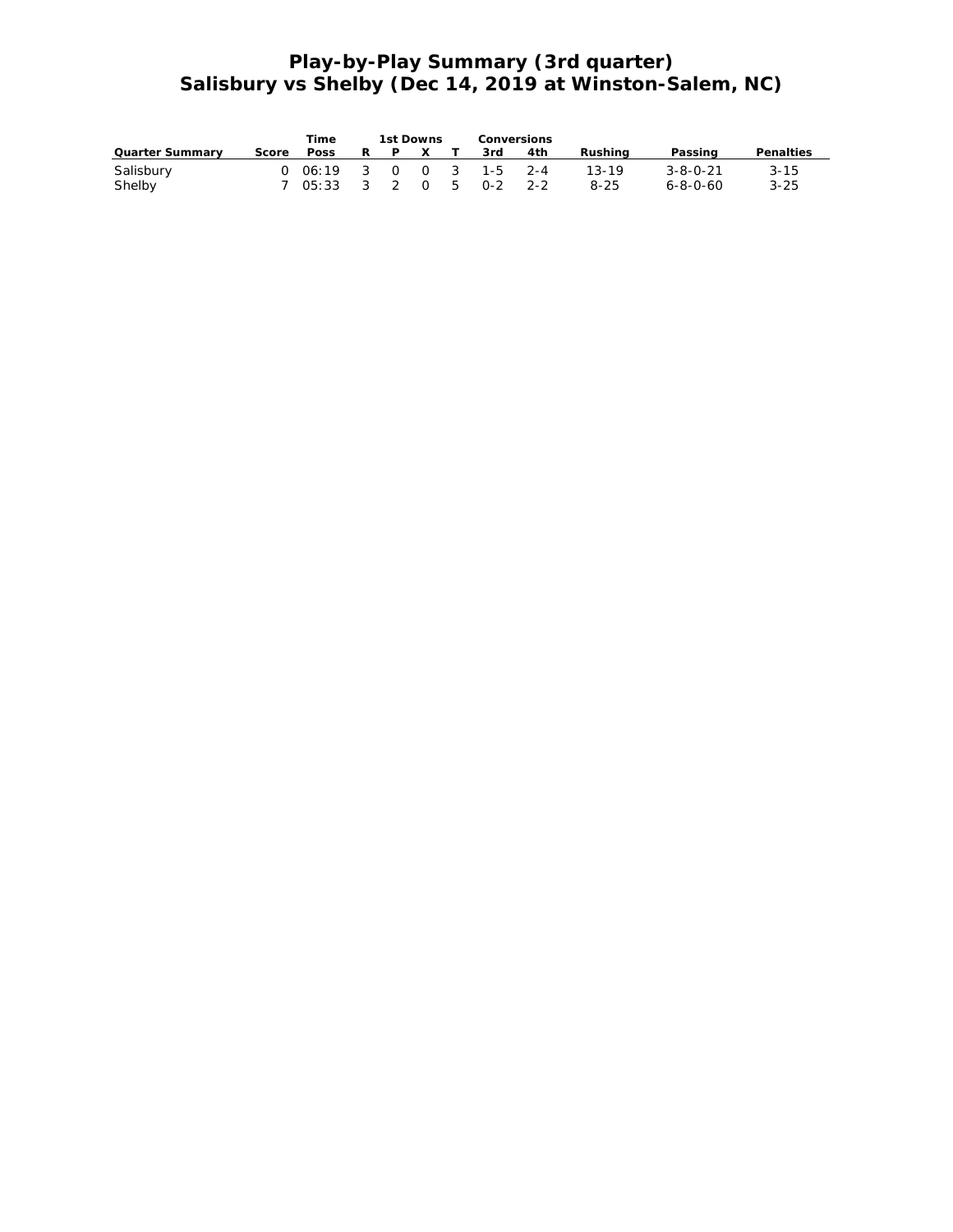#### **Quickie Statistics (3rd quarter) Salisbury vs Shelby (Dec 14, 2019 at Winston-Salem, NC)**

|                                  | <b>SALI</b>  | <b>SHEL</b>   |
|----------------------------------|--------------|---------------|
| Score                            | ∩            | 27            |
| <b>FIRST DOWNS</b>               | 5            | 14            |
| RUSHES-YARDS (NET)               | $28 - 12$    | $27 - 97$     |
| PASSING YDS (NET)                | 45           | 161           |
| Passes Att-Comp-Int              | $17 - 7 - 1$ | $23 - 14 - 0$ |
| <b>TOTAL OFFENSE PLAYS-YARDS</b> | $45 - 33$    | 50-258        |
| <b>Fumble Returns-Yards</b>      | $O - O$      | $0 - 0$       |
| Punt Returns-Yards               | $1 - 3$      | $1 - 3$       |
| Kickoff Returns-Yards            | $5 - 88$     | $1 - 18$      |
| Interception Returns-Yards       | $0 - 0$      | $1 - -1$      |
| Punts (Number-Avg)               | $5 - 28.0$   | $3 - 33.0$    |
| Fumbles-Lost                     | $2 - 0$      | $2 - 2$       |
| Penalties-Yards                  | $6 - 35$     | $5 - 40$      |
| Possession Time                  | 19:00        | 16:44         |
| <b>Third-Down Conversions</b>    | 1 of 11      | $2$ of 9      |
| Fourth-Down Conversions          | 2 of 5       | 4 of 4        |

### **Salisbury Shelby**

| Rushing             | No. Gain Loss<br>TD<br>Net<br>Avg<br>Lg                                                     | Rushing             | No. Gain Loss<br>Net<br><b>TD</b>                          | Avg<br>La            |  |  |  |  |
|---------------------|---------------------------------------------------------------------------------------------|---------------------|------------------------------------------------------------|----------------------|--|--|--|--|
| Mike McLean         | $\overline{7}$<br>11<br>31<br>9<br>22<br>$\Omega$<br>2.0                                    | Donye Fuller        | $\overline{7}$<br>13<br>69<br>76<br>O                      | 30<br>5.3            |  |  |  |  |
| Jalon Walker        | 8<br>8<br>8.0<br>1<br>8<br>$\mathsf O$<br>$\mathsf{O}\xspace$                               | Ja'hari Mitchell    | 3<br>24<br>24<br>$\mathsf O$<br>6                          | 6<br>4.0             |  |  |  |  |
| Jymikaah Wells      | $\mathsf 3$<br>$\overline{2}$<br>3<br>$\mathbf{1}$<br>$\overline{2}$<br>0.3<br>$\mathsf{O}$ | Omar Phillips       | $\overline{2}$<br>$\mathsf{O}$<br>20<br>$\mathsf{O}$<br>20 | 15<br>10.0           |  |  |  |  |
| Marcus Cook         | $\Omega$<br>1<br>$-1$<br>1<br>$\overline{O}$<br>0<br>$-1.0$                                 | <b>Isaiah Bess</b>  | 5<br>$-7$<br>17<br>24<br>O                                 | 14<br>$-1.4$         |  |  |  |  |
| Passing             | TD<br>$C - A - I$<br>Sack<br>Yds<br>Long                                                    | Passing             | $C-A-I$<br>TD<br>Yds                                       | Long Sack            |  |  |  |  |
| Vance Honeycutt     | $7 - 17 - 1$<br>45<br>$\circ$<br>11<br>5                                                    | <b>Isaiah Bess</b>  | $14 - 23 - 0$<br>161<br>1                                  | 3<br>38              |  |  |  |  |
| Receiving           | Yards<br>TD<br>No.<br>Long                                                                  | Receiving           | Yards<br>TD<br>No.<br>Long                                 |                      |  |  |  |  |
| Marcus Cook         | $\Omega$<br>22<br>4<br>8                                                                    | Diavonni Daley      | 90<br>$\mathbf{1}$<br>6                                    | $\overline{38}$      |  |  |  |  |
| Parker Lippard      | 11<br>11<br>0                                                                               | Kamarde Huskey      | 46<br>0<br>4                                               | 20                   |  |  |  |  |
| Mike McLean         | 1<br>6<br>0<br>6                                                                            | Ja'hari Mitchell    | 25<br>$\Omega$<br>4                                        | 11                   |  |  |  |  |
| Patrick Taylor      | $\Omega$<br>1<br>6<br>6                                                                     |                     |                                                            |                      |  |  |  |  |
| Punting             | No.<br>Yds<br>Avg Long In20<br><u>ТВ</u>                                                    | Punting             | No.<br>Yds<br>Avg Long In20                                | TВ                   |  |  |  |  |
| Vance Honeycutt     | 5<br>140<br>28.0<br>36<br>$\Omega$<br>$\Omega$                                              | Dashaun Christopher | 3<br>99<br>33.0<br>44                                      | $\Omega$<br>$\Omega$ |  |  |  |  |
| <b>Punt Returns</b> | Yards<br>ТD<br>No.<br>Long                                                                  | Punt Returns        | TD<br>No. Yards<br><u>Long</u>                             |                      |  |  |  |  |
| Jabril Norman       | $\Omega$                                                                                    | Ja'hari Mitchell    |                                                            |                      |  |  |  |  |
| <b>Kick Returns</b> | Yards<br>TD<br>No.<br>Long                                                                  | <b>Kick Returns</b> | No. Yards<br>TD<br>Long                                    |                      |  |  |  |  |
| Patrick Taylor      | 3<br>51<br>$\overline{O}$<br>19                                                             | Kamarde Huskey      | 18<br>$\Omega$<br>18                                       |                      |  |  |  |  |
| Jymikaah Wells      | 2<br>37<br>$\mathbf 0$<br>20                                                                |                     |                                                            |                      |  |  |  |  |
| Tackles             | Total<br>Sacks<br>TFL<br>UA-A                                                               | Tackles             | Sacks<br>UA-A<br>Total                                     | TFL                  |  |  |  |  |
| Jaden Gaither       | 0.0<br>$4 - 3$<br>0.0<br>7                                                                  | Malaki Hamrick      | $5 - 2$<br>7<br>1.0                                        | 2.0                  |  |  |  |  |
| Jalon Walker        | $4 - 3$<br>1.0<br>7<br>0.0                                                                  | Jack Hollifield     | $1 - 6$<br>7<br>1.0                                        | 1.0                  |  |  |  |  |
| Zae Clay            | 5<br>3.0<br>3.5<br>$4 - 1$                                                                  | <b>Nick Stites</b>  | 5<br>$5-0$<br>1.0                                          | 2.0                  |  |  |  |  |
| Max Morgan          | 4<br>0.0<br>0.0<br>$4-0$                                                                    | Nick Corry          | 5<br>$5-0$<br>0.0                                          | 0.0                  |  |  |  |  |
| Time<br>Qtr         | Scoring Play                                                                                |                     |                                                            | V-H                  |  |  |  |  |
| 05:53<br>1st        | SHEL - Ja'hari Mitchell 4 yd run (Caden Sheely kick), 2-34 0:42                             |                     |                                                            |                      |  |  |  |  |
| 10:32<br>2nd        | SHEL - Ja'hari Mitchell 1 yd run (TEAM rush failed), 16-69 5:03                             |                     |                                                            | $0 - 7$<br>$0 - 13$  |  |  |  |  |
| 05:19               | SHEL - Diavonni Daley 38 yd pass from Isaiah Bess (Caden Sheely kick), 4-67 1:06            |                     |                                                            | $0 - 20$             |  |  |  |  |
|                     |                                                                                             |                     |                                                            |                      |  |  |  |  |

3rd 00:16 SHEL - Ja'hari Mitchell 6 yd run (Caden Sheely kick), 10-54 3:19 0 - 27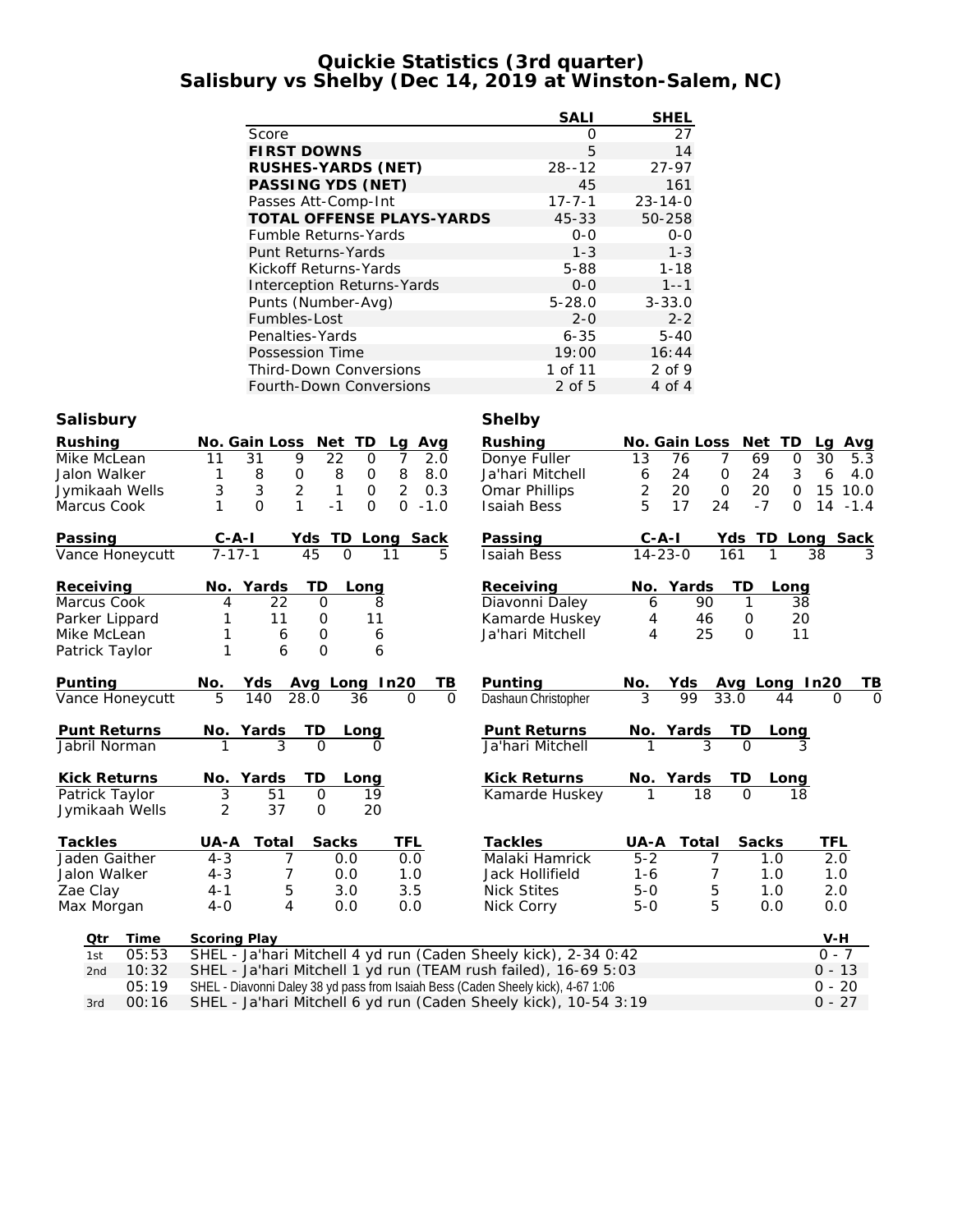### **Play-by-Play Summary (4th quarter) Salisbury vs Shelby (Dec 14, 2019 at Winston-Salem, NC)**

| 3-10 Sali 27<br>3-10 Sali 27<br>4-9<br>Sali 28 | Start of 4th quarter, clock 12:00.<br>Honeycutt, V rush for 1 yard to the SAL128, out-of-bounds (Tate, Q).<br>Honeycutt, V punt 35 yards to the SHEL37, fair catch by Mitchell, J.<br>3 plays, 1 yard, 0:22 |                 |
|------------------------------------------------|-------------------------------------------------------------------------------------------------------------------------------------------------------------------------------------------------------------|-----------------|
| SHELBY drive start at 11:47.                   |                                                                                                                                                                                                             |                 |
| 1-10 Shel 37                                   | Phillips, O rush for 2 yards to the SHEL39 (Alford, K).                                                                                                                                                     |                 |
| Shel 39<br>2-8                                 | Bess, I pass incomplete to Daley, D.                                                                                                                                                                        |                 |
| $3 - 8$<br>Shel 39                             | Bess, I pass complete to Daley, D for 12 yards to the SALI49, 1ST DOWN SHEL,                                                                                                                                | P <sub>15</sub> |
|                                                | out-of-bounds.                                                                                                                                                                                              |                 |
| 1-10 Sali 49<br>2-3 Sali 42                    | Phillips, O rush for 7 yards to the SALI42 (Wood, J).<br>Phillips, O rush for 1 yard to the SALI41 (Clay, Z).                                                                                               |                 |
| $3 - 2$<br>Sali 41                             | Bess, I pass complete to Daley, D for 18 yards to the SALI23, 1ST DOWN SHEL (Gaither, J).                                                                                                                   | P16             |
| 1-10 Sali 23                                   | Bess, I pass complete to Mitchell, J for 21 yards to the SALI2, 1ST DOWN SHEL (Gaither,                                                                                                                     | P17             |
|                                                | $J$ ).                                                                                                                                                                                                      |                 |
| Sali 02<br>1-G                                 | Fuller, D rush for no gain to the SALI2 (Witherspoon, D).                                                                                                                                                   |                 |
| Sali 02<br>2-G                                 | PENALTY SHEL false start 5 yards to the SALI7.                                                                                                                                                              |                 |
| $2 - G$<br>Sali 07                             | Fuller, D rush for loss of 2 yards to the SALI9 (Gaither, J).                                                                                                                                               |                 |
| Sali 09<br>$3-G$                               | Mitchell, J pass complete to Stites, N for 9 yards to the SALIO, TOUCHDOWN, clock 07:46.                                                                                                                    |                 |
| $1-G$<br>Sali 03                               | Sheely, C kick attempt good.<br>Shelby 34, Salisbury 0                                                                                                                                                      |                 |
|                                                | 10 plays, 63 yards, 4:12                                                                                                                                                                                    |                 |
|                                                | Goss, S kickoff 49 yards to the SALI11, McLean, M return 49 yards to the SHEL40                                                                                                                             |                 |
|                                                | (Christopher, D; Hamrick, M).                                                                                                                                                                               |                 |
| SALISBURY drive start at 07:35.                |                                                                                                                                                                                                             |                 |
| 1-10 Shel 40                                   | Wells, J rush for 1 yard to the SHEL39 (Flack, S; Whisnant, J).                                                                                                                                             |                 |
| Shel 39<br>2-9                                 | McLean, M rush for no gain to the SHEL39 (Flack, S).                                                                                                                                                        |                 |
| $3 - 9$<br>Shel 39                             | Honeycutt, V pass incomplete to Taylor, P (Corry, N).                                                                                                                                                       |                 |
| 4-9<br>Shel 39<br>Shel 39<br>$4 - 9$           | Timeout Salisbury, clock 06:14.<br>Honeycutt, V pass intercepted by Christopher, D at the SHEL25, Christopher, D return 2                                                                                   |                 |
|                                                | yards to the SHEL27 (McLean, M).                                                                                                                                                                            |                 |
|                                                | 4 plays, 1 yard, 1:34                                                                                                                                                                                       |                 |
| SHELBY drive start at 06:01.                   |                                                                                                                                                                                                             |                 |
| 1-10 Shel 27                                   | Welch, L rush for 6 yards to the SHEL33 (Clay, Z).                                                                                                                                                          |                 |
| Shel 33<br>$2 - 4$                             | Fuller, D rush for 14 yards to the SHEL47, 1ST DOWN SHEL (Hayes, K; Morgan, M), PENALTY                                                                                                                     | <b>R18</b>      |
|                                                | SHEL illegal block 10 yards to the SHEL37.                                                                                                                                                                  |                 |
| 1-20 Shel 37                                   | 1st and 10.                                                                                                                                                                                                 |                 |
| 1-10 Shel 37<br>$2 - 7$                        | Welch, L rush for 3 yards to the SHEL40 (Hiligh, J).                                                                                                                                                        | R <sub>19</sub> |
| Shel 40<br>1-10 Sali 38                        | Fuller, D rush for 22 yards to the SALI38, 1ST DOWN SHEL, out-of-bounds (Wood, J).<br>Welch, L rush for 5 yards to the SALI33 (Walker, J;Clay, Z).                                                          |                 |
| $2 - 5$<br>Sali 33                             | Fuller, D rush for 4 yards to the SALI29 (Gaither, J).                                                                                                                                                      |                 |
| $3 - 1$<br>Sali 29                             | Bess, I rush for loss of 6 yards to the SALI35, fumble by Bess, I recovered by SHEL                                                                                                                         |                 |
|                                                | Fuller, D at SAL135, out-of-bounds.                                                                                                                                                                         |                 |
| $4 - 7$<br>Sali 35                             | Fuller, D rush for loss of 4 yards to the SALI39 (Walker, J; Witherspoon, D).<br>8 plays, 34 yards, 3:33                                                                                                    |                 |
| SALI SBURY drive start at 02:28.               |                                                                                                                                                                                                             |                 |
| 1-10 Sali 39                                   | Poole, J rush for no gain to the SALI39 (Hollifield, J).                                                                                                                                                    |                 |
| 2-10 Sali 39                                   | Poole, J rush for 4 yards to the SALI43 (Mitchell, E).                                                                                                                                                      |                 |
| 3-6<br>Sali 43                                 | Honeycutt, V pass incomplete to Taylor, P.                                                                                                                                                                  |                 |
| Sali 43<br>4-6                                 | Honeycutt, V pass incomplete to Murphy, J (Christopher, D).                                                                                                                                                 |                 |
|                                                | 4 plays, 4 yards, 1:17                                                                                                                                                                                      |                 |
| SHELBY drive start at 01:11.<br>1-10 Sali 43   | TEAM rush for loss of 5 yards to the SALI48.                                                                                                                                                                |                 |
| 2-15 Sali 48                                   | TEAM rush for loss of 6 yards to the SHEL46.                                                                                                                                                                |                 |
|                                                | End of game, clock 00:00.                                                                                                                                                                                   |                 |
|                                                | 2 plays, minus 11 yards, 1:11                                                                                                                                                                               |                 |
|                                                | FINAL SCORE: Shelby 34, Salisbury 0                                                                                                                                                                         |                 |
|                                                |                                                                                                                                                                                                             |                 |

|                 |       | Time    |   | 1st Downs |             |                |         | Conversions |           |                  |           |
|-----------------|-------|---------|---|-----------|-------------|----------------|---------|-------------|-----------|------------------|-----------|
| Quarter Summarv | Score | Poss    |   | P         |             |                | 3rd     | 4th         | Rushina   | Passing          | Penalties |
| Salisbury       |       | 0.03:04 | റ |           | $0 \quad 0$ | $\Omega$       | $O - 3$ | $O - 2$     | 5-6       | $0 - 4 - 1 - 0$  | 0-0       |
| Shelby          |       | 08:56   |   |           | $\Omega$    | 5 <sup>5</sup> | $3 - 4$ | $O - 1$     | $15 - 41$ | $4 - 5 - 0 - 60$ | $2 - 15$  |